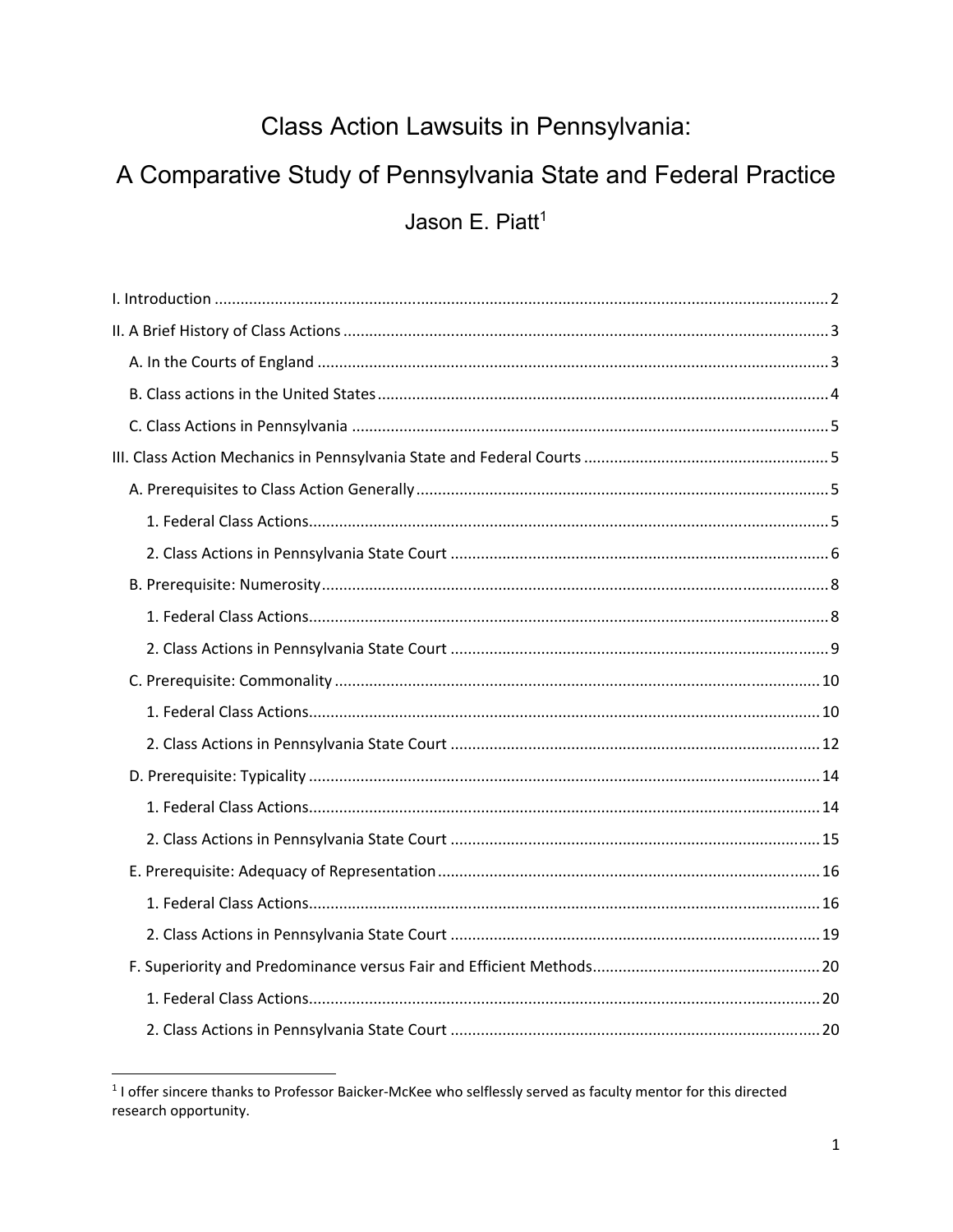| K. Resolution: Settlement, Voluntary Dismissal, or Compromise in a Class Action33 |  |
|-----------------------------------------------------------------------------------|--|
|                                                                                   |  |
|                                                                                   |  |
|                                                                                   |  |

## I. Introduction

In instances when individual claims against a defendant are too small to be economically viable to pursue or when there are too many plaintiffs to be joined in one action despite common issues of law and fact, the solution is a class action lawsuit. In *Eubank v. Pella Corporation*, Judge Posner described their value: "The class action is an ingenious procedural innovation that enables persons who have suffered a wrongful injury, but are too numerous for joinder of their claims alleging the same wrong committed by the same defendant or defendants to be feasible, to obtain relief as a group, a class as it is called. The device is especially important when each claim is too small to justify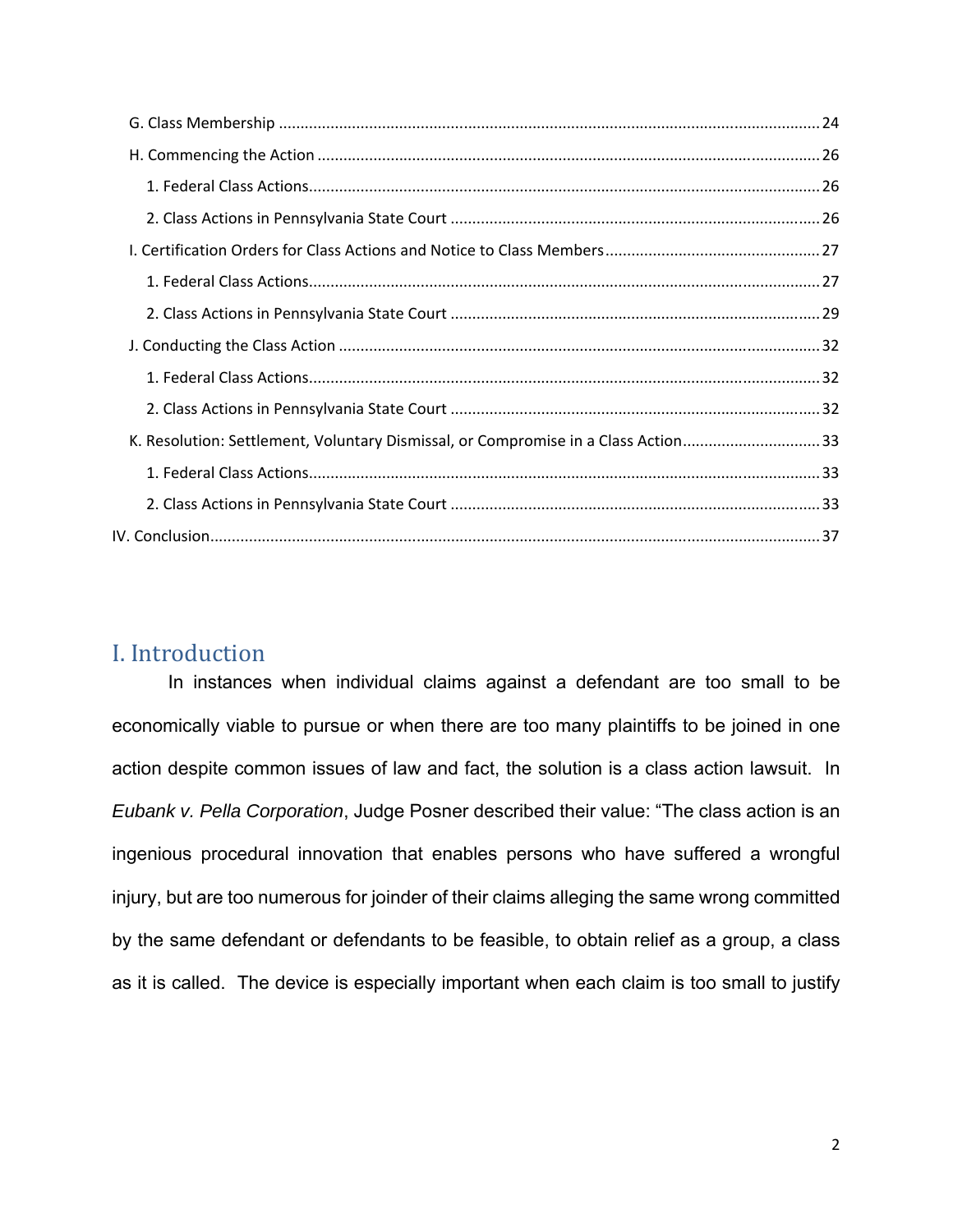the expense of a separate suit, so that without a class action there would be no relief, however meritorious the claims."2

This article will compare and contrast class action lawsuits from inception to conclusion in Pennsylvania state and federal courts. First, this article will provide a brief history of the two forms of class actions. Then, this article will discuss class action litigation mechanics. Starting with prerequisites to a class action and class membership, the article will also discuss commencing the action, certification orders, conducting the action, and final resolution of the action.

## II. A Brief History of Class Actions

#### A. In the Courts of England

Prior to the class action, there was a practice of "group litigation" in medieval England from about 1200.<sup>3</sup> These lawsuits involved groups of people either suing or being sued in actions at common law. The groups were typically formed from existing structures in society like villages, towns, parishes, and guilds. Unlike modern courts, medieval courts did not question the right of the named plaintiffs to sue on behalf of a group or the right of a few representatives to defend an entire group.<sup>4</sup>

From approximately 1400 to 1700, group litigation gradually transitioned from being the norm in England to the exception.<sup>5</sup> By 1850, Parliament had enacted several statutes to deal with issues typically faced by certain groups.<sup>6</sup> These statutes removed

 2 753 F.3d 718, 719 (7th Cir. 2014).

<sup>&</sup>lt;sup>3</sup> Stephen C. Yeazell, From Medieval Group Litigation to the Modern Class Action 38 (1987).

<sup>4</sup> *Id*. at 38‐40.

<sup>5</sup> *Id*. at 100.

<sup>6</sup> *Id*. at 210‐12.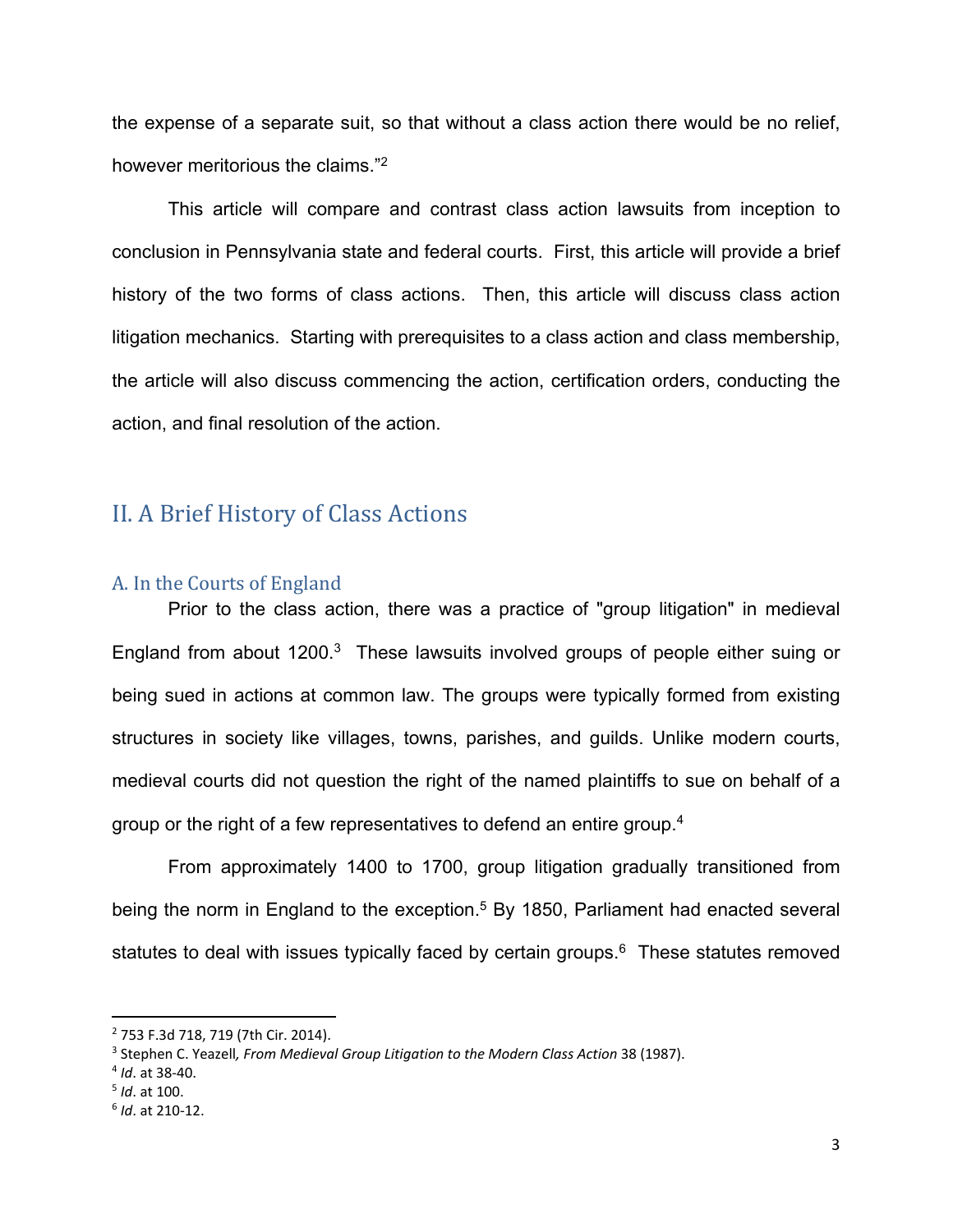the impetus for most types of group litigation; it went into a steep decline and was essentially dead in England after 1850.7

## B. Class actions in the United States

The first class action rule in the United States was in the Federal Equity Rules,

specifically Equity Rule 48, promulgated in 1842:

Where the parties on either side are very numerous, and cannot, without manifest inconvenience and oppressive delays in the suit, be all brought before it, the court in its discretion may dispense with making all of them parties, and may proceed in the suit, having sufficient parties before it to represent all the adverse interests of the plaintiffs and the defendants in the suit properly before it. But in such cases the decree shall be without prejudice to the rights and claims of all the absent parties. $8$ 

This allowed for representative suits in situations where there were too many

parties to proceed individually (which now forms the first requirement for class action

litigation, numerosity).<sup>9</sup> However, this rule did not allow these suits to bind similarly

situated absent parties, which rendered the rule ineffective.<sup>10</sup> Within ten years, the

Supreme Court interpreted Rule 48 in such a way so that it could apply to absent parties

under certain circumstances, but only by ignoring the plain meaning of the rule.<sup>11</sup>

Rule 23 of the Federal Rules of Civil Procedure<sup>12</sup> created the modern class action.

 $7$  *Id.* 

<sup>8</sup> *Id*. (referencing The New Federal Equity Rules Promulgated by the United States Supreme Court at the October Term, 1912: Together with the Cognate Statutory Provisions and Former Equity Rules; with an Introduction, Annotations and Forms, p. 52).

<sup>9</sup> Deborah R. Hensler, Nicholas M. Pace, Bonita Dombey‐Moore, Beth Giddens, Jennifer Gross, Erik K. Moller, *Class Action Dilemmas: Pursuing Public Goals for Private Gain* (Santa Monica: RAND, 2000), 10–11. <sup>10</sup> *Yeazell at 221.*

<sup>11</sup> *Id*. at 221‐22.

<sup>&</sup>lt;sup>12</sup> For convenience, Rule 23 of the Federal Rules of Civil Procedure will hereafter be referred to as Rule 23.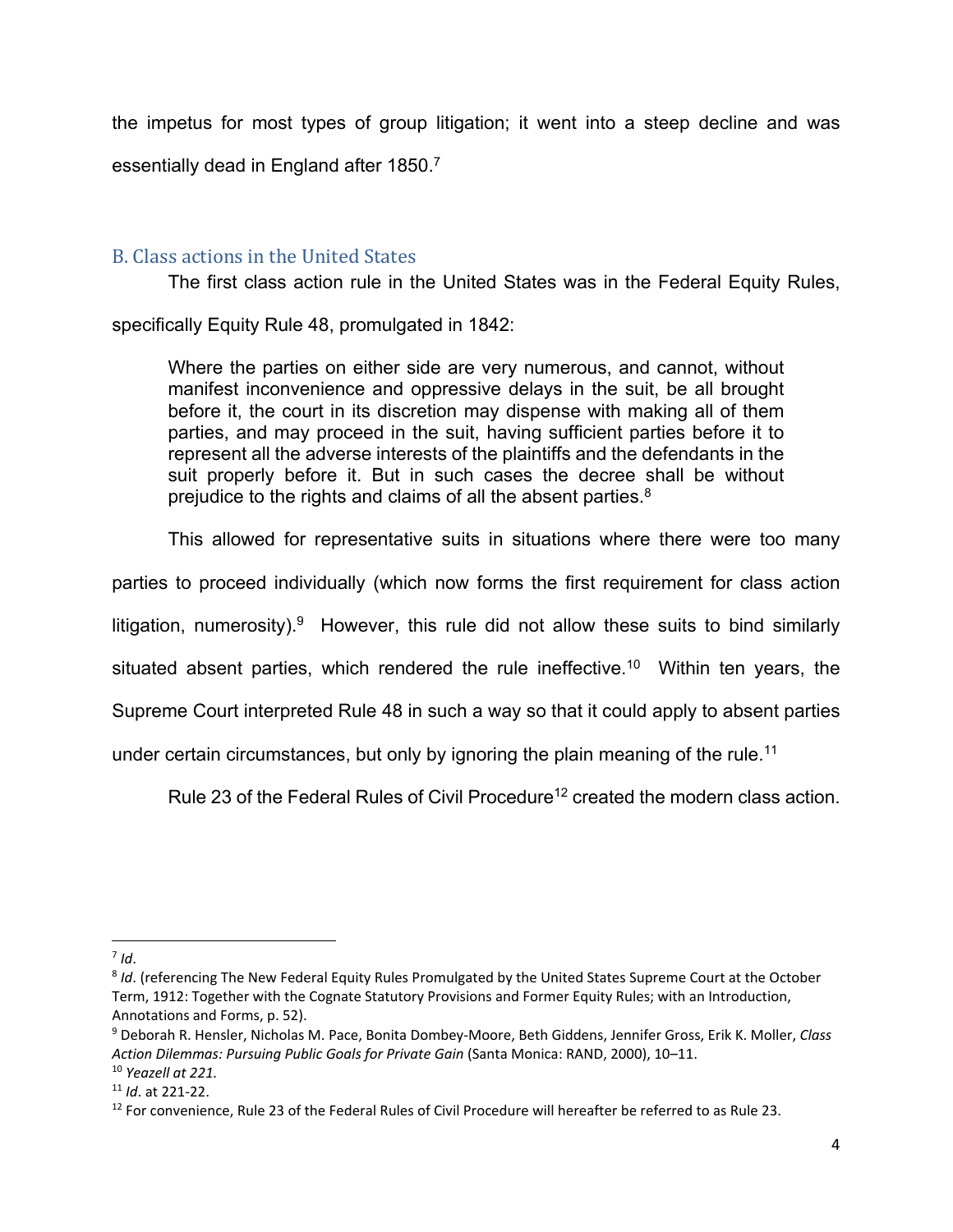#### C. Class Actions in Pennsylvania

Pennsylvania class actions were initially governed by Rule 2230 of the Pennsylvania Rules of Civil Procedure.<sup>13</sup> However, in 1973, the United States Supreme Court decided *Zahn v. International Paper*14, which required that each plaintiff (not just the named representatives) in a federal class action must meet the jurisdictional amount in order to sustain the suit under diversity jurisdiction. As a result of *Zahn* and because state courts would consequently handle more class actions, Pennsylvania adopted a set of rules governing class actions in 1977.<sup>15</sup> These rules are a compilation of parts of Rule 23 governing class actions, parts of the Uniform Class Action Act, and some provisions not seen in either place.

## III. Class Action Mechanics in Pennsylvania State and Federal Courts

## A. Prerequisites to Class Action Generally

#### 1. Federal Class Actions

Rules 23(a) and (b) govern the requirements for class certification. Rule 23(a) sets forth four threshold requirements for class certification, each of which must be met: (1) the class is so numerous that joinder of class members is impracticable (numerosity); (2) there are questions of law or fact common to the class (commonality); (3) the claims or defenses of the class representatives are typical of those of the class (typicality); and (4) the class representatives will fairly and adequately protect the interests of the class

<sup>13</sup> Hereafter, Pennsylvania Rules will be referred to simply as their four digit rule number, *e.g.* Rule 2230. <sup>14</sup> 414 U.S. 291 (1973).

<sup>15</sup> Pa. R. Civ. P. 1701‐1716 (former Rule 2230 now repealed).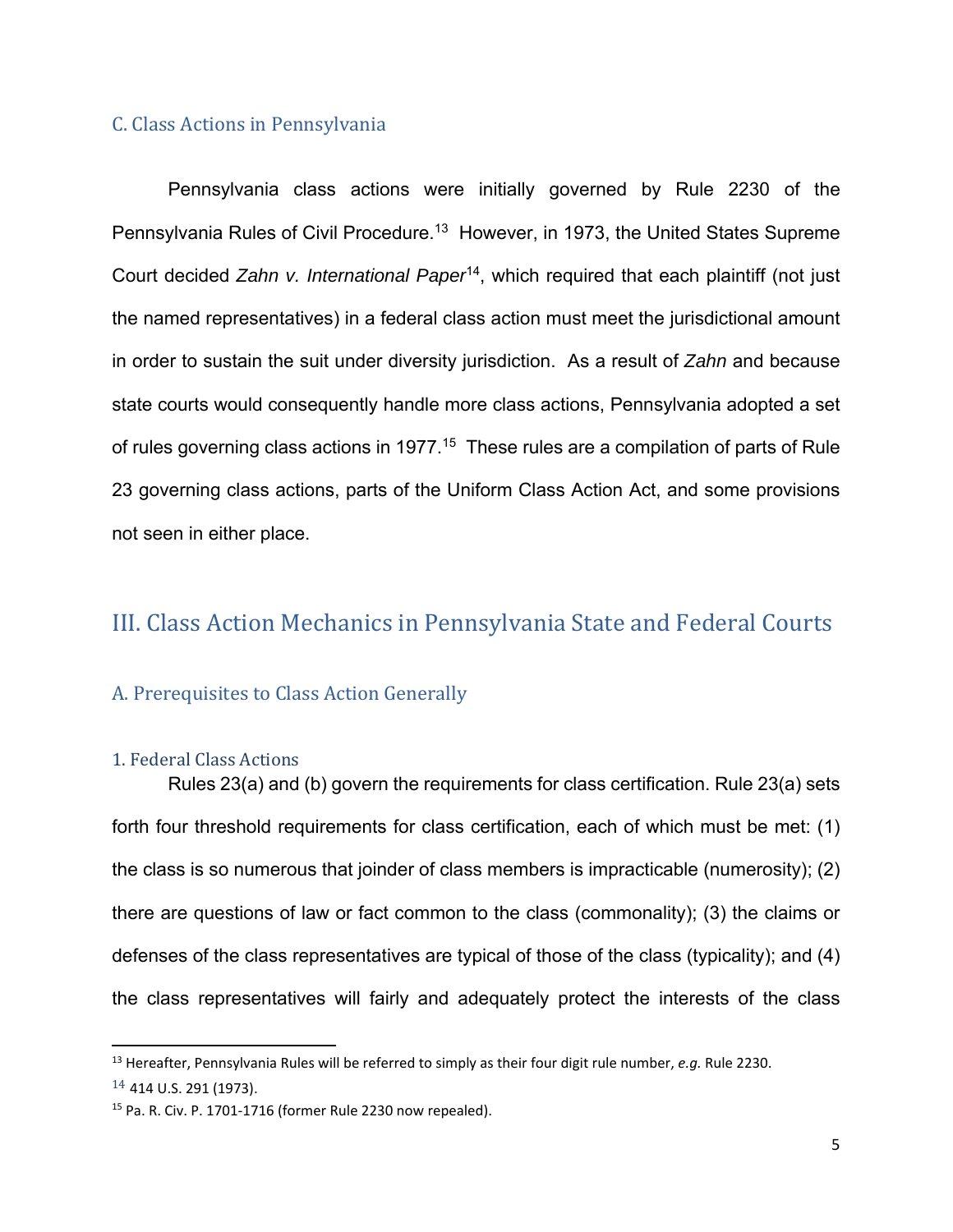(adequacy).<sup>16</sup> Rule 23(b) governs the categories of allowed class actions. In order to be certified, the action must fall into one of these categories: a risk of incompatible duties for the class opponent, present a risk of practical impairment on nonparties' interests, constitute a class seeking injunctive or declaratory relief, or predominantly cover common legal or factual questions between class members.<sup>17</sup>

#### 2. Class Actions in Pennsylvania State Court

Pennsylvania Rules 1702(1), (2), and (3) mirror Rules 23(a)(1), (2), and (3) on numerosity, commonality, and typicality. Pennsylvania Rule 1702(4) on adequacy incorporates criteria set forth in a separate rule, Pennsylvania Rule 1709, which sets forth a standard for adequacy of representation that is substantively similar to Rule 23(a)(4).

In Pennsylvania, as in federal practice, there are four prerequisites for a class action; when these are met, one or more members of the class may bring the action as representatives of the class. The prerequsites in Pennsylvania state court mirror those of federal court. There is an additional requirement in Pennsylvania state court not found in the federal courts: the class action must provide for a fair and efficient method of adjudication of the suit as provided for under Rule 1708.<sup>18</sup> For a class action to be considered for certification, all of these prerequisites must be met. As in federal court, Pennsylvania courts have held that the parties seeking certification of a class action have

<sup>16</sup> Fed. R. Civ. P. 23 (a).

<sup>17</sup> Fed. R. Civ. P. 23 (b).

<sup>18</sup> *Pa. R.C.P. 1702(1)–(5)*; *See Basile v. H & R Block, Inc.,* 729 A.2d 574 (Pa. Super. Ct. 1999) (thorough discussion of class action prerequisites and dismissal of one class representative for being a former employee of law firm representing the class); *Hayes v. Motorists Mut. Ins. Co.,* 537 A.2d 330 (Pa. Super. Ct. 1987). *Basile v. H & R Block, Inc*., 52 A.3d 1202 (Pa. 2012)(Holding that class action lawsuit against a tax preparation company was properly decertified because a necessary element of the plaintiffs' proof - the presence of a confidential relationship - was not amenable to class treatment).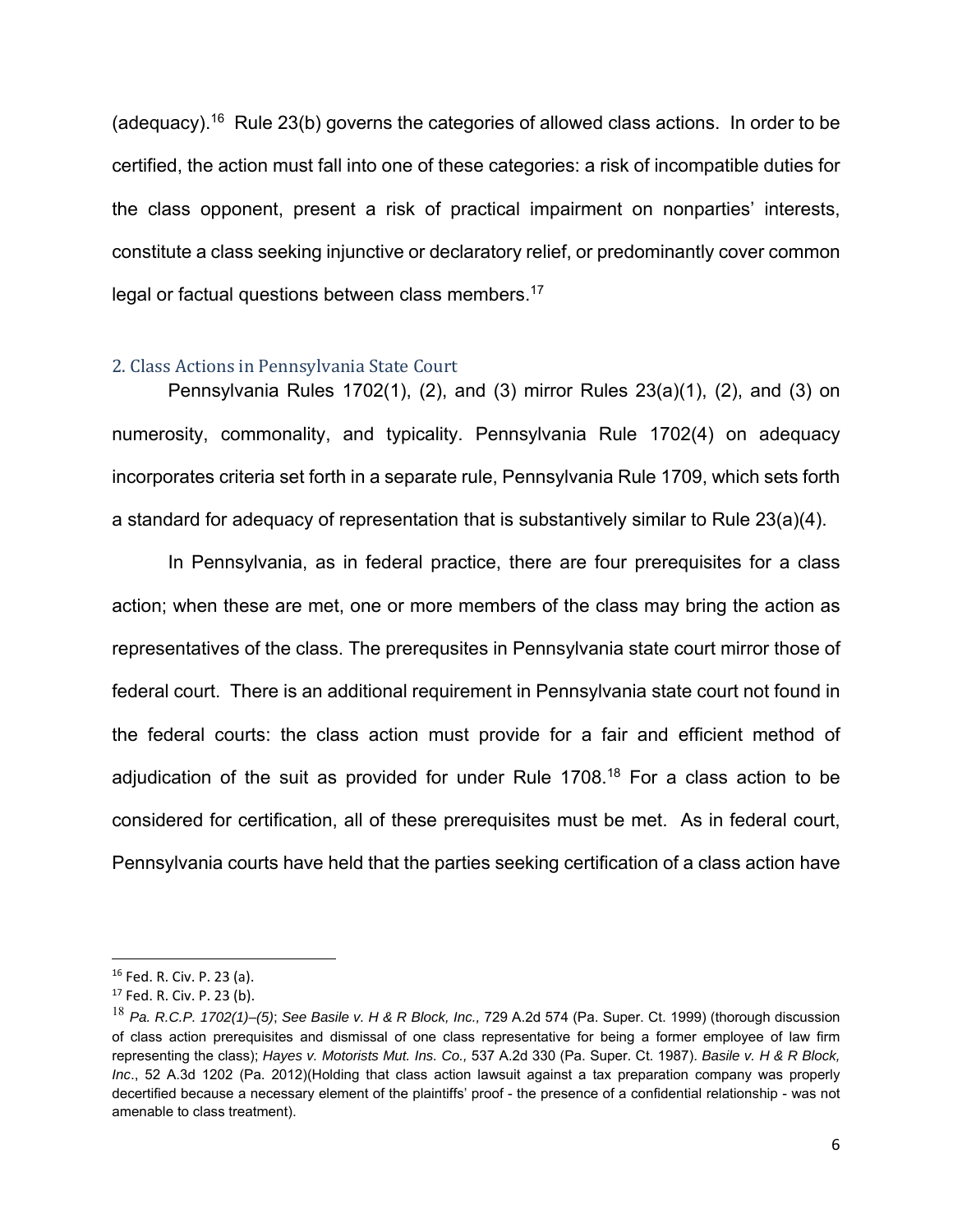the burden of proving the existence of the prerequisites.<sup>19</sup> The class proponent must establish the underlying facts from which the court can conclude that the class certification requirements and criteria are met.<sup>20</sup>

Pennsylvania courts will also consider several additional factors in determining whether the prerequisites are satisfied. Pennsylvania Rule 1708 lists multiple criteria<sup>21</sup> to determine whether a class action is a fair and efficient method of adjudication based upon the type of recovery contemplated. Pennsylvania Rule 1709 lists three criteria<sup>22</sup> for

(1) the criteria set forth in subsections (1) through (5) of subdivision (a), and

 (2) whether the party opposing the class has acted or refused to act on grounds generally applicable to the class, thereby making final equitable or declaratory relief appropriate with respect to the class.

 (c) Where both monetary and other relief is sought, the court shall consider all the criteria in both subdivisions (a) and (b).

<sup>22</sup> In determining whether the representative parties will fairly and adequately assert and protect the interests of the class, the court shall consider among other matters

- (1) whether the attorney for the representative parties will adequately represent the interests of the class,
- (2) whether the representative parties have a conflict of interest in the maintenance of the class action, and

 (3) whether the representative parties have or can acquire adequate financial resources to assure that the interests of the class will not be harmed.

<sup>19</sup> *Haft v. United States Steel Corp.,* 451 A.2d 445 (Pa. Super. Ct.1982). For denial of class action, *see Cribb v. United Health Clubs, Inc.,* 485 A.2d 1182 (Pa. Super. Ct. 1984).

<sup>20</sup> *Cambanis v. Nationwide Ins. Co.,* 501 A.2d 635 (Pa. Super. Ct. 1985).

 $21$  In determining whether a class action is a fair and efficient method of adjudicating the controversy, the court shall consider among other matters the criteria set forth in subdivisions (a), (b) and (c).

 <sup>(</sup>a) Where monetary recovery alone is sought, the court shall consider

 <sup>(1)</sup> whether common questions of law or fact predominate over any question affecting only individual members;

 <sup>(2)</sup> the size of the class and the difficulties likely to be encountered in the management of the action as a class action;

 <sup>(3)</sup> whether the prosecution of separate actions by or against individual members of the class would create a risk of

 <sup>(</sup>i) inconsistent or varying adjudications with respect to individual members of the class which would confront the party opposing the class with incompatible standards of conduct;

 <sup>(</sup>ii) adjudications with respect to individual members of the class which would as a practical matter be dispositive of the interests of other members not parties to the adjudications or substantially impair or impede their ability to protect their interests;

 <sup>(4)</sup> the extent and nature of any litigation already commenced by or against members of the class involving any of the same issues;

 <sup>(5)</sup> whether the particular forum is appropriate for the litigation of the claims of the entire class;

 <sup>(6)</sup> whether in view of the complexities of the issues or the expenses of litigation the separate claims of individual class members are insufficient in amount to support separate actions;

 <sup>(7)</sup> whether it is likely that the amount which may be recovered by individual class members will be so small in relation to the expense and effort of administering the action as not to justify a class action.

 <sup>(</sup>b) Where equitable or declaratory relief alone is sought, the court shall consider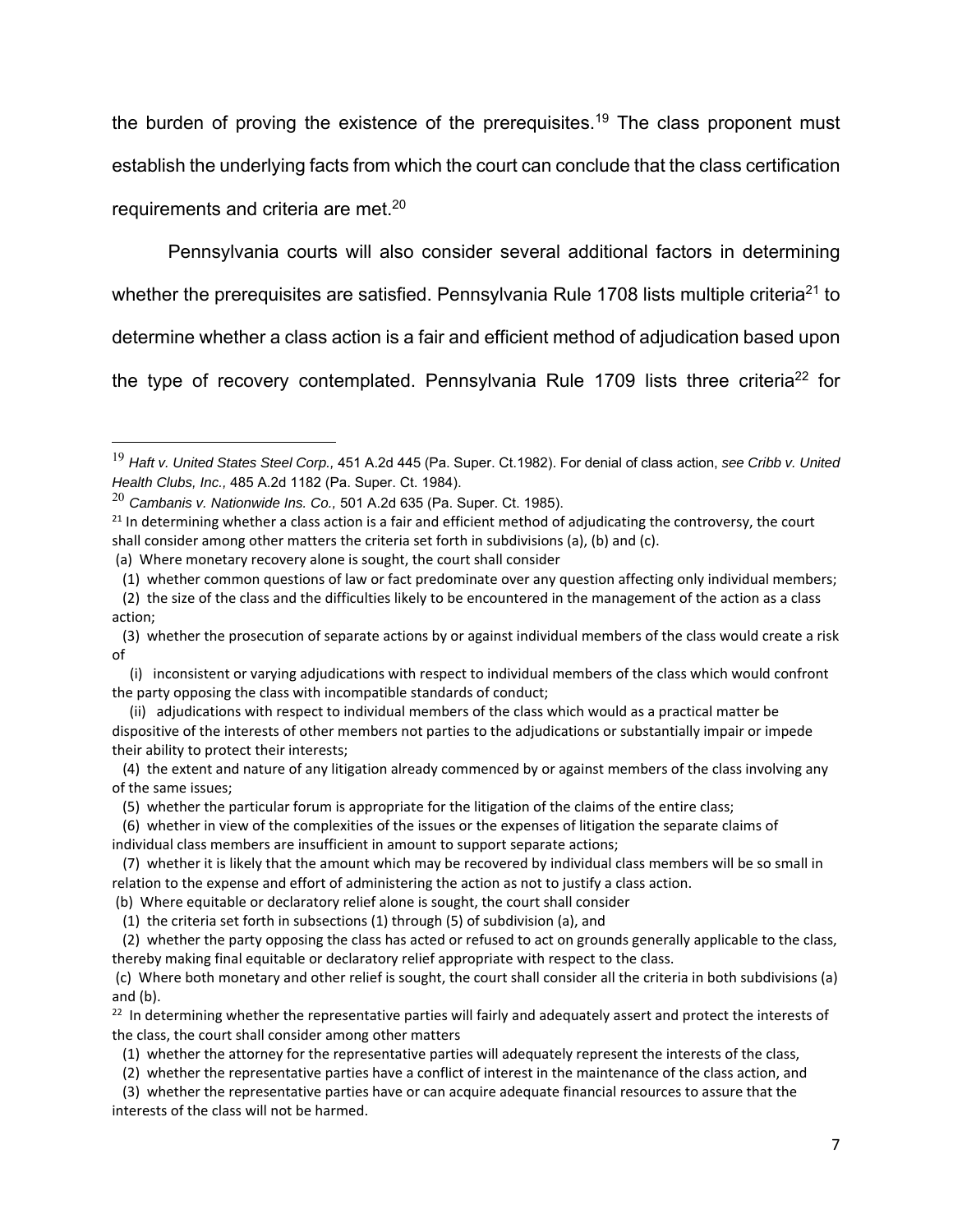determining whether the representative parties will fairly and adequately represent the class.

There is no Pennsylvania equivalent of Rule 23(b). Instead, the court has discretion to allow or disallow the class based on whether the suit represents a fair and efficient method of adjudication.<sup>23</sup> There is no need to fit into a particular type of class action in Pennsylvania state court.<sup>24</sup>

Class action prerequisites are substantially similar in Pennsylvania state and federal courts, but there are some subtle differences discussed in the following sections.

## B. Prerequisite: Numerosity

#### 1. Federal Class Actions

The numerosity requirement of Rule 23 does not focus exclusively on the number of members of the putative class but rather on the impracticality of individual joinder.<sup>25</sup> The courts do not apply a strict numerical test for determining impracticality of joinder. Generally, classes of less than 20 are not considered sufficiently numerous and classes of 40 or more meet the numerosity requirement.<sup>26</sup> Rather than relying only on numbers, courts must examine the facts specific to each case.27

<sup>24</sup> *Id*.

<sup>25</sup> *See*, *e.g.*, *Anderson v. Dep't of Pub. Welfare*, 1 F. Supp. 2d 456, 461 (E.D. Pa. 1998); 1 William Rubenstein, Alba Conte & Herbert B. Newberg, Newberg on Class Actions § 3:3 (4th ed. and Supp. 2010). *See In re* 

<sup>23</sup> Pa.R.Civ.P. 1702.

*Modalifinil Antitrust Litigation*, 837 F.3d 238, 248 (3d. Cir. 2016) (holding that inquiry into impracticability should be particularly rigorous when the putative class consists of fewer than 40 members).

<sup>26</sup> *See Gen. Tel. Co. of the NW. v. EEOC,* 446 U.S. 318, 330 (1980) (suggesting 15 is too few); *Hayes v. Wal-Mart Stores, Incorporated*, 725 F.3d 349, 357 (3d Cir. 2013) (presuming numerosity at 40); *Consol. Rail Corp. v. Town of Hyde Park*, 47 F.3d 473, 483 (2d Cir. 1995) (same). *Clark v. State Farm Mut. Auto. Ins. Co*., 245 F.R.D. 478 (D. Colo. 2007) (rejecting class of 115); *Peoples v. Sebring Capital Corp.*, 209 F.R.D. 428 (N.D. Ill. 2002) (certifying a class of eleven individuals); *Grant v. Sullivan*, 131 F.R.D. 436 (M.D. Pa. 1990) (noting that in some cases, particularly where declaratory and injunctive relief is sought classes as small as fourteen may be certified); *Hernandez v. Alexander*, 152 F.R.D. 192 (D. Nev. 1993) (indicating that a class of fifty-two might meet numerosity requirements but declined to certify because of failure to show "impracticability" of individual joinder).

<sup>27</sup> *Gen. Tel. Co. of the NW. v. EEOC,* 446 U.S. 318, 330 (1980); *Rannis v. Recchia*, 380 F. App'x 646, 651 (9th Cir. 2010); *Stewart v. Abraham*, 275 F.3d 220, 226-27 (3d Cir. 2001); *In re Am. Med. Sys.*, Inc., 75 F.3d 1069, 1079 (6th Cir. 1996); *Robidoux v. Celani*, 987 F.2d 931, 935-36 (2d Cir. 1993);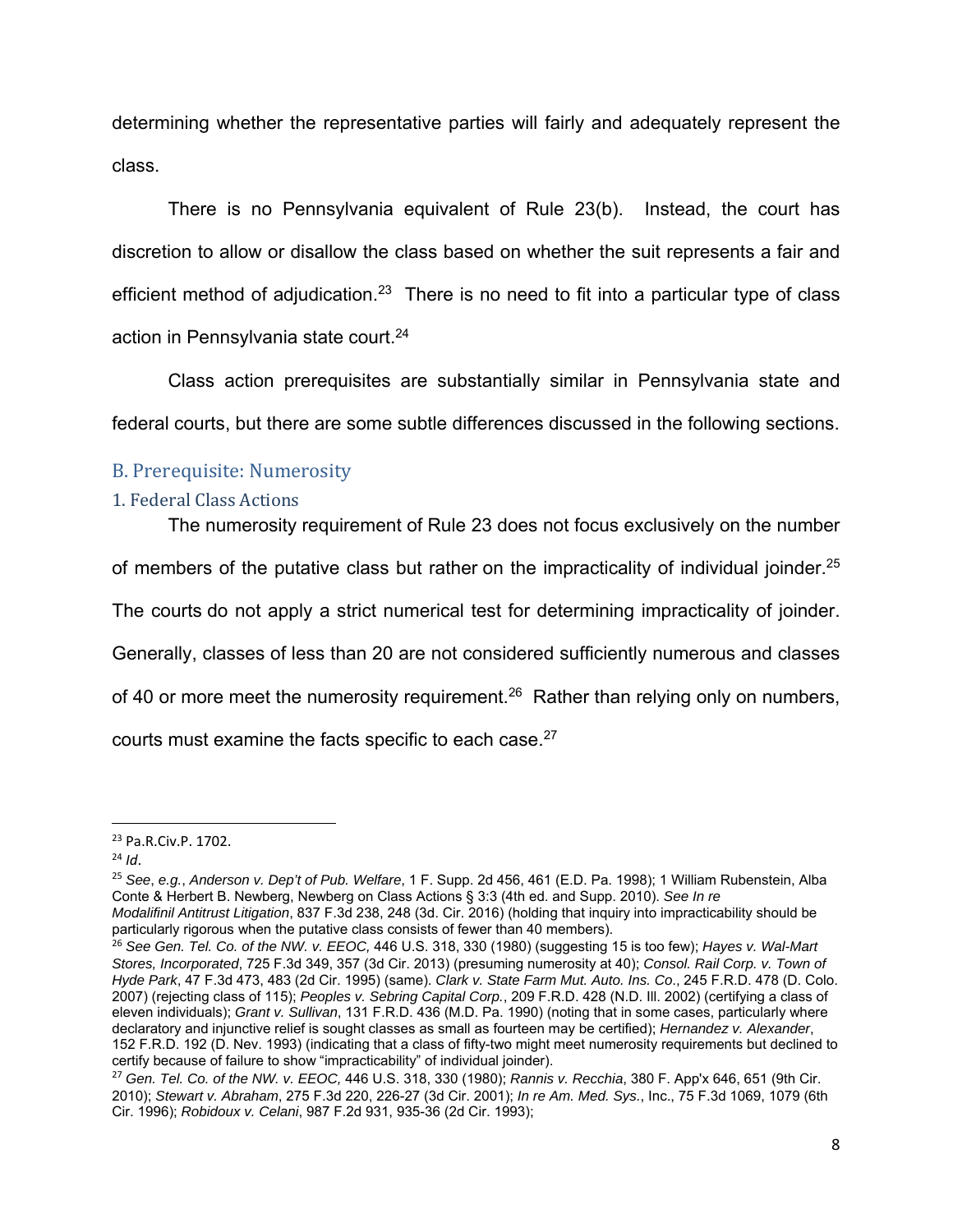Although a large number of class members may suffice to prove numerosity, other factors are considered in determining whether joinder is impracticable.<sup>28</sup> These factors include the ease of identifying and finding individual class members, geographical separation, the composition of the class, size of individual claims, individual ability and motivation to bring separate actions, and the nature of the claims raised and relief sought.<sup>29</sup> The courts will not resort to speculation.<sup>30</sup> If the size and impracticality of joinder appear to be a problem in a case, adjusting the class definition may resolve the issue. Examples of this may include eliminating subclasses (each subclass must independently meet the numerosity requirements) or including persons who will be affected in the future.31

## 2. Class Actions in Pennsylvania State Court

The numerosity requirement under the Pennsylvania rules mirrors the Federal rules. A defendant cannot defeat the numerosity requirement by arguing that the plaintiff's inability to identify the total number of class members renders the class definition overbroad.32 However, numerosity was held not to be established in *Weismer v. Beech-*

<sup>28</sup> Charles A. Wright *et al.*, Federal Practice and Procedure § 1762, at 176 (3d ed. 2005 & Supp. 2010);

<sup>29</sup> *See*, e.g., *In re Modalifinil Antitrust Litigation*, 837 F.3d at 252-53 (citing 5 Moore's Federal Practice § 23.22; 5 Newberg on Class Actions § 3.12). *See Evans v. U.S. Pipe & Foundry*, 696 F.2d 925, 930 (11th Cir. 1983); *Sullivan v. Kelly Servs., Inc.*, 268 F.R.D. 356, 362 (N.D. Cal. 2010); *Neese v. Johanns*, 2006 U.S. Dist. LEXIS 25344, at \*15, 2006 WL 1169800, at \*5 (W.D. Va. May 2, 2006); *Talbott v. GC Servs., Ltd. Pshp.*, 191 F.R.D. 99 (W.D. Va. 2000); *McGlothlin v. Connors*, 142 F.R.D. 626, 632 (W.D. Va. 1992).

<sup>30</sup> *Marcus v. BMW of North Am., LLC,* 687 F.3d 583 (3d Cir. 2012); *Vega v. T-Mobile USA, Inc.*, 564 F.3d 1256, 1267- 68 (11th Cir. 2009); Golden v. City of Columbus, 404 F.3d 950, 966 (6th Cir. 2005).<br><sup>31</sup> See e.g., Pederson v. La. State Univ., 213 F.3d 858, 868 n.11 (5th Cir. 2000). Rodriguez v. Hayes, 591 F.3d 1105,

<sup>1118 (9</sup>th Cir. 2010)(Holding that such inclusion of future victims does not render the class definition too vague for certification); *Probe v. State Teachers' Ret. Sys.*, 780 F.2d 776, 780 (9th Cir. 1986); *Williams v. City of Antioch*, No. 90, 2010 WL 3632197, at \*6, 2010 U.S. Dist. LEXIS 97829, at \*21 (N.D. Cal. Sept. 2, 2010).

<sup>32</sup> *Keppley v. School District of Twin Valley*, 866 A.2d 1165 (Pa. Commw. Ct. 2005) (proponent of class need not plead or prove actual number of class members, so long as she can define class with some precision and provide sufficient indicia that more members exist than it would be practicable to join); *Baldassari v. Suburban Cable TV Co. Inc.*, 808 A.2d 184 (Pa. Super. Ct. 2002) (reversing trial court denial of certification of class of cable television subscribers who had been assessed late fees, and pointing out that defendant's administrative difficulties in calculating number of subscribers did not defeat numerosity).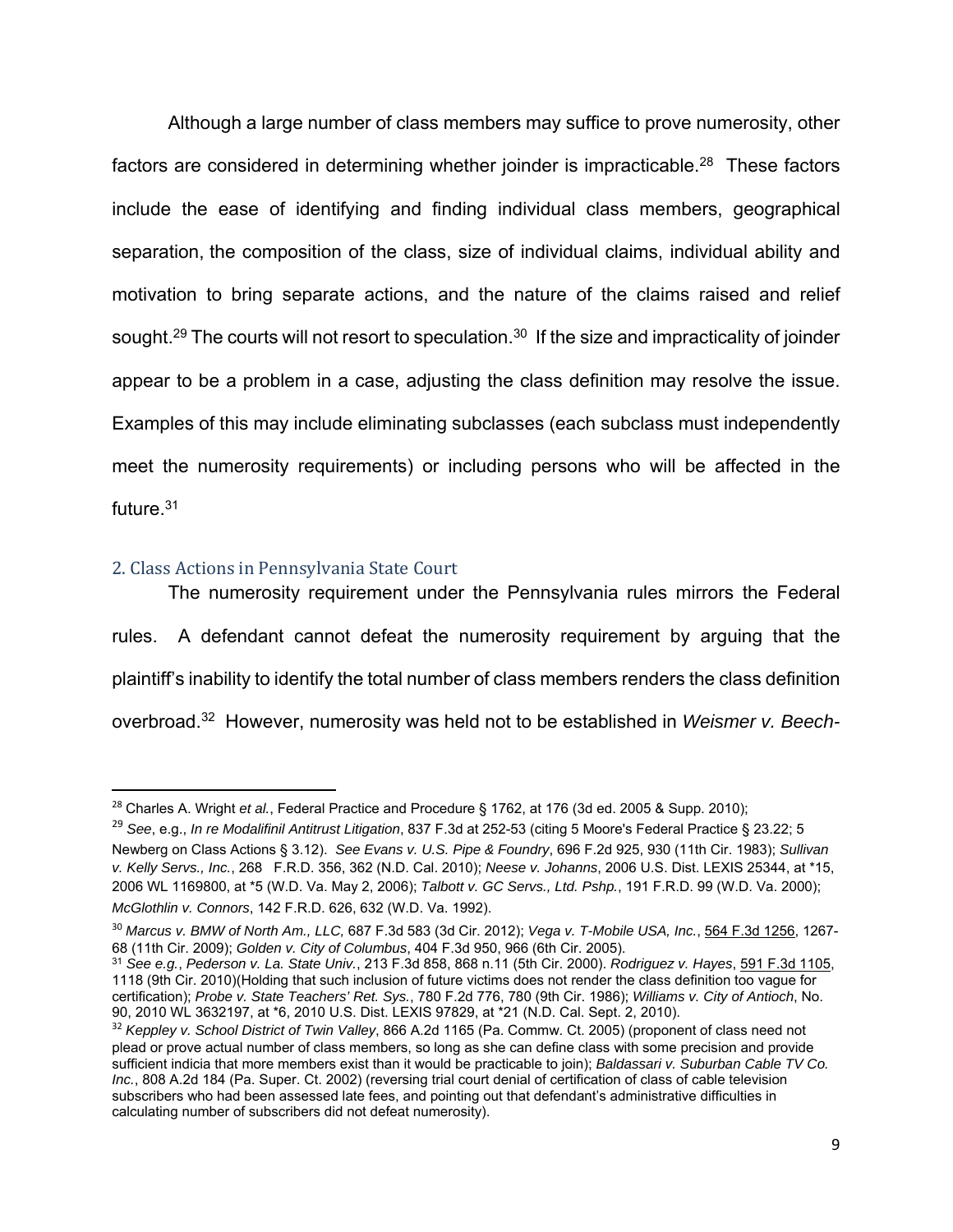*Nut Nutrition Corporation33* because of an overly broad definition of class.So, an overly broad definition of class can be a valid defense against certification, but is not a perfect defense just because the total number of class members is unknown.

## C. Prerequisite: Commonality

## 1. Federal Class Actions

Plaintiffs' claims generally must share a common question of law or fact.<sup>34</sup> Rule 23 does not require that all questions of law or all questions of fact be common to all class members.<sup>35</sup> In fact, only one question of law or fact must be common to the proposed class.36 Some factual differences among class members do not defeat commonality.37 Class actions that seek class-wide injunctive or declaratory relief "by their very nature present common questions of law and fact."38

Allegations may be made that the common question of law or fact is tied to systemic violations of law.39 However, in *Lightfoot v. District of Columbia*, the plaintiff class claimed that the government and its contractor terminated the benefits of disabled city workers without providing them an opportunity to challenge the termination before it occurred. The court decertified the class after receiving summary judgment filings when it concluded the procedural due process violations were the result of different practices

<sup>33 615</sup> A.2d 428, 430-31 (Pa. Super. Ct. 1992) (overly broad definition of class led to failure to satisfy numerosity; while that defect could have been corrected, court also held there was no predominance of common issues).

<sup>34</sup> Fed. R. Civ. P. 23(a)(2); *Wal-Mart Stores,* 131 S. Ct. at 2556; *Baby Neal v. Casey*, 43 F.3d 48, 56 (3d Cir. 1994). <sup>35</sup> *See, e.g.*, *Wal-Mart Stores*, 131 S. Ct. at 2556; *Parra v. Bashas', Inc.,* 536 F.3d 975 (9th Cir. 2008), *cert. denied*,

<sup>129</sup> S. Ct. 1050 (2009); *Thomas v. Albright*, 139 F.3d 227, 236 (D.C. Cir. 1998).

<sup>36</sup> *Wal-Mart Stores*, 131 S. Ct. at 2556. *See Jamie S. v. Milwaukee Public Schools*, 668 F.3d 481, 497 (7th Cir. 2012); *D.G. ex rel. Stricklin v. DeVaughn*, 594 F.3d 1188, 1198 (10th Cir. 2010); *In Re Am. Med. Sys. Inc.*, 75 F.3d at 1080; *Baby Neal*, 43 F.3d at 56; *Lightfoot v. District of Columbia*, 246 F.R.D. 326, 337 (D.D.C. 2007).

<sup>37</sup> *D.G.*, 594 F.3d at 1195; *Lightfoot*, 246 F.R.D. at 337; *Bynum v. District of Columbia*, 214 F.R.D. 27, 32 (D.D.C. 2003).

<sup>38</sup> *Disability Rights Council of Greater Washington v. WMATA*, 239 F.R.D. 9, 26 (D.D.C. 2007) (quoting Wright, *et al.*, *supra* note 34, § 1763.).

<sup>39</sup> *D.G.*, 594 F.3d at 1195; *Lightfoot v. District of Columbia*, No. 01-01484 (D.D.C. Jan. 10, 2011).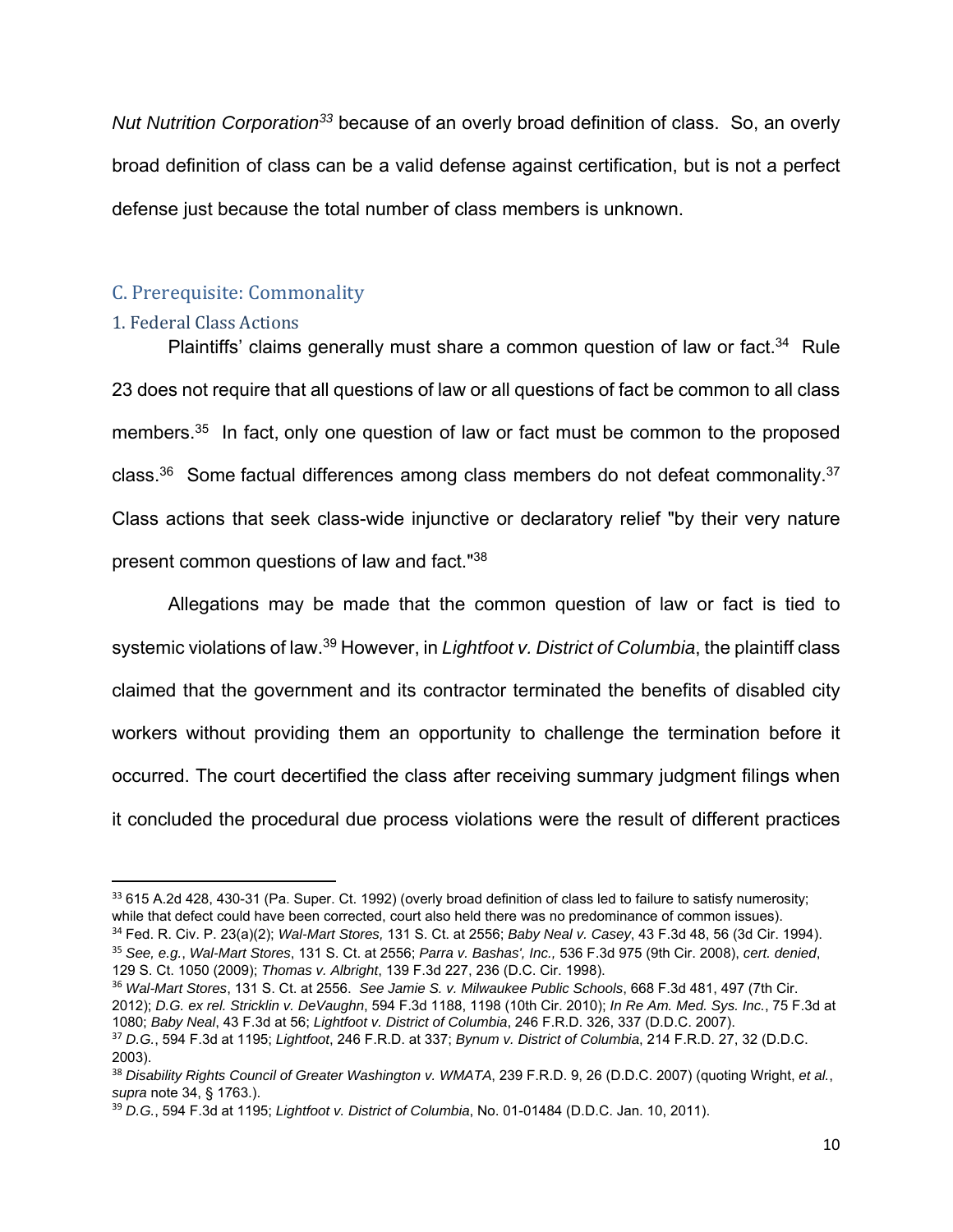which did not uniformly pervade the entire class. The court held that plaintiffs were required to specifically identify a particular policy or custom that both violates due process and is common to the entire class.<sup>40</sup> This meant that the court found a lack of commonality between plaintiffs when resolving the summary judgment motion.

The Supreme Court addressed a commonality issue in the Title VII context in *Wal-*Mart Stores v. Dukes.<sup>41</sup> In *Wal-Mart Stores*, the plaintiffs contended that local managers had substantial discretion over pay and promotion that had a disparate impact on women. This discretion was exercised within a corporate culture of discrimination that Wal-Mart management knew about but did nothing to stop. This common discriminatory practice adversely affected all female employees. The Court took issue with defining commonality at a high level of generality:

The mere claim by employees of the same company that they have suffered a Title VII injury, or even a disparate-impact Title VII injury, gives no cause to believe that all their claims can productively be litigated at once. Their claims must depend upon a common contention - for example, the assertion of discriminatory bias on the part of the same supervisor. That common contention, moreover, must be of such a nature that it is capable of class wide resolution - which means that determination of its truth or falsity will resolve an issue that is central to the validity of each one of the claims in one stroke.<sup>42</sup>

The Court held that the plaintiffs had established the existence of a corporate policy of delegating to local managers decision-making authority over pay and promotions. But, the court also concluded that the delegation did not result in commonality. What was required was a showing that local managers exercised this discretion in a common way. National and regional disparities in pay and promotion

<sup>40</sup> *Lightfoot*, No. 01-01484.

<sup>41</sup> *Wal-Mart Stores v. Dukes*, 131 S. Ct. 2541 (2011).

<sup>42</sup> *Id.* at 2551.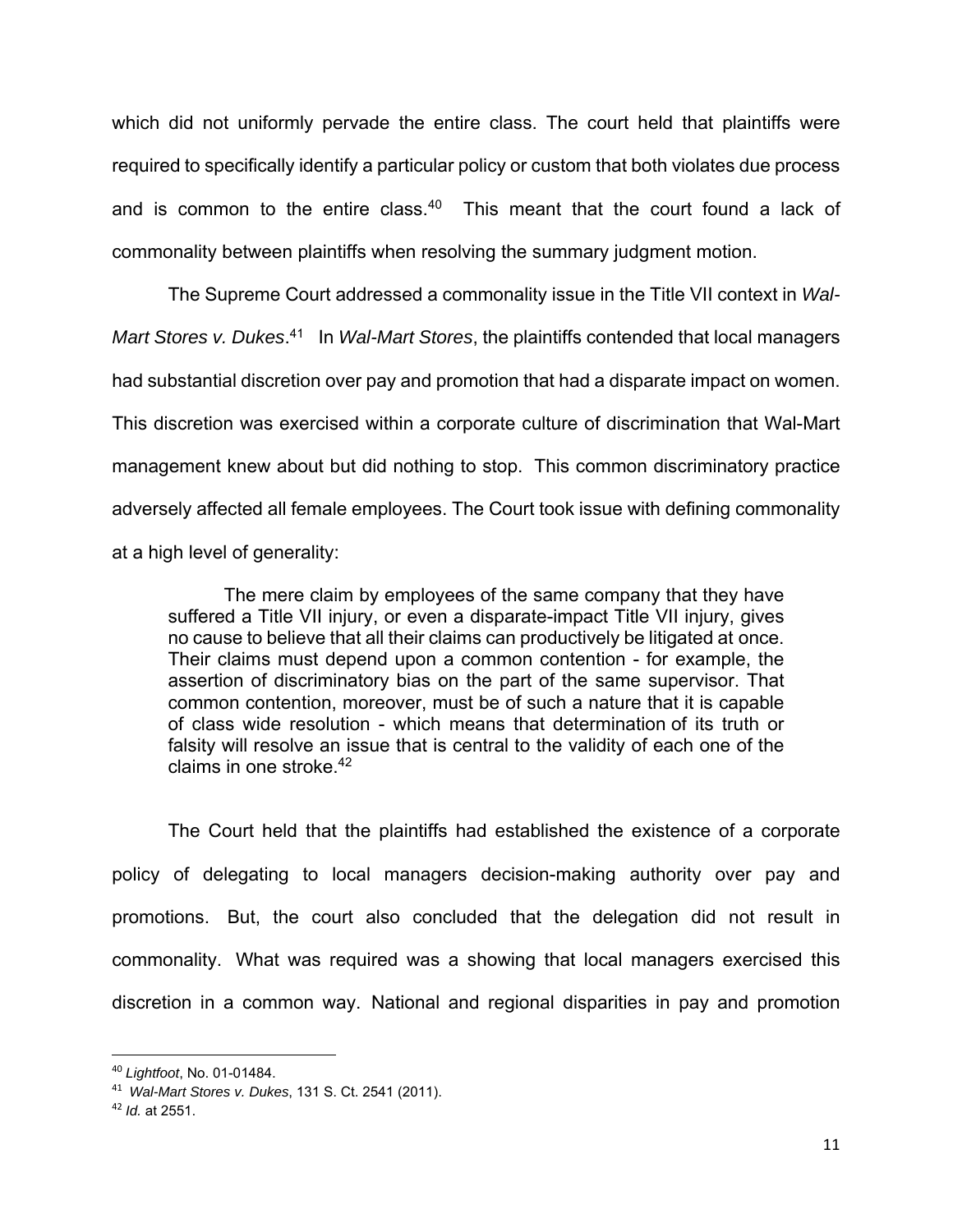between men and women fell short of that because they failed to show the store-by-store differences. In the end, the plaintiffs failed to demonstrate commonality because they could not point to a specific employment practice that directly affected all women at Wal-Mart<sup>43</sup>

Commonality may be demonstrated by expert opinion and statistical evidence. However, *Wal-Mart Stores* may have made doing that more difficult. The Court demanded "significant proof" of a policy of discrimination and was quite critical of the plaintiffs' expert who attempted to supply such proof, while expressing a view that such experts must meet the requirements of *Daubert v. Merrell Dow*. 44 Affidavits from class members containing anecdotal evidence of harm may also be used to support commonality.45 However, the *Wal-Mart* Court found 120 affidavits insufficient because they represented a very small percentage of class members and only a small portion of the national coverage of Wal-Mart stores. $46$  If the proposed class definition fails to establish commonality, the court may redefine or limit the class<sup>47</sup> or create subclasses.<sup>48</sup>

#### 2. Class Actions in Pennsylvania State Court

<sup>47</sup> Fed. R. Civ. P. 23(c)(4); *See, e.g.*, *Rodriguez v. Hayes*, 591 F.3d 1105, 1123 (9th Cir. 2010); *Gunnells v. Healthplan Servs., Inc.*, 348 F.3d 417, 439 (4th Cir. 2003); *Robinson v. Metro-North Commuter R.R. Co.*, 267 F.3d 147, 167 (2d Cir. 2001), *cert. denied*, 535 U.S. 951 (2002).

<sup>48</sup> Fed. R. Civ. P. 23(c)(5). *See e.g.*, *In re Ins. Brokerage Antitrust Litig.,* 579 F.3d 241, 271 (3d Cir. 2009); *McDonough v. Toys "R" Us, Inc.*, 638 F.Supp.2d 461, 473–74 (E.D. Pa. 2009).

<sup>43</sup> *Id.* at 2551-57.

<sup>44</sup> *Id.* at 2555.

<sup>45</sup> *Id*. at 2556 (Citing *Dukes v. Wal‐Mart Stores, Inc.*, 6503 F.3d 571, 611(9th Cir. 2010)(Allowing use of affidavits as declarations by putative class members).

<sup>46</sup> *Id.* at 2556 (Court holds that anecdotes presented cover only 6 states in which Wal-Mart is located with as few as one or two cases in a given state).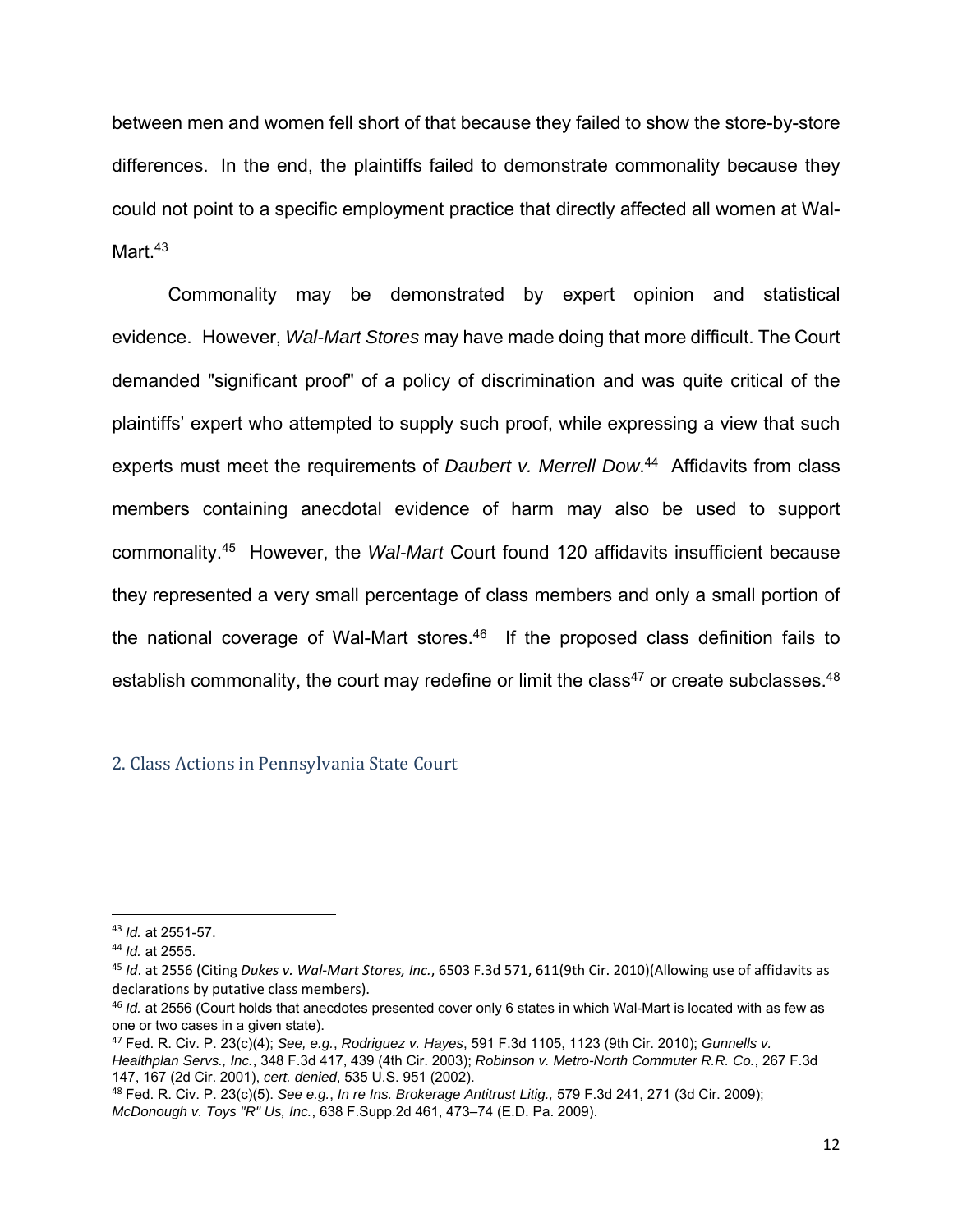Commonality under the Pennsylvania rules mirrors the Federal rules. Commonality means common characteristics of the case at hand. Class certification was granted in *Samuel Bassett v. Kia Motors America, Inc*.,49 where the claims centered on a uniformly defective braking system in one model yielding common questions of fact. However, in *Zwiercan v. General Motors Corp.*, 50 the court found predominance of common questions lacking where the allegedly unsafe seat design was included in fiftyfive automobile models from nine model years and there was no showing that the same seats were in all models.

 The need for individualized inquiry into the factual basis of plaintiff's claims typically results in a lack of commonality and no class action being certified. *Basile v. H&R Block, Inc.* is illustrative on this point. In 1999, the Pennsylvania Superior Court reversed the trial court for abuse of discretion in refusing to certify Basile's claims under Pennsylvania's consumer protection law for lack of commonality.<sup>51</sup> The appellate court held that because H&R Block was a fiduciary of the plaintiffs, reliance by the class plaintiffs was implicit and established by operation of law, and therefore did not need to be proven on an individual basis. The Pennsylvania Supreme Court vacated the decision on other grounds<sup>52</sup> and on remand, the Superior Court concluded that there was sufficient evidence to establish the elements of a confidential relationship. If that relationship were successfully demonstrated upon remand to the trial court, then reliance, inherent in a finding of fiduciary duty, would be presumed for purposes of the claims under the Pennsylvania consumer protection

<sup>49</sup> 68 Pa. D & C 4th 270 (C.P. Phila. 2004), *aff'd*, No. 3048 EDA 2005 (Pa. Super. Ct. Oct. 24, 2007), *aff'd*, 34 A.3d 1 (Pa. 2011),

 $50$  68 Pa. D. & C. 4<sup>th</sup> 449 (C.P. Phila. 2004).

<sup>51</sup> 729 A.2d 574 (Pa. Super Ct. 1999).

<sup>52</sup> 761 A.2d 1115 (Pa. 2000),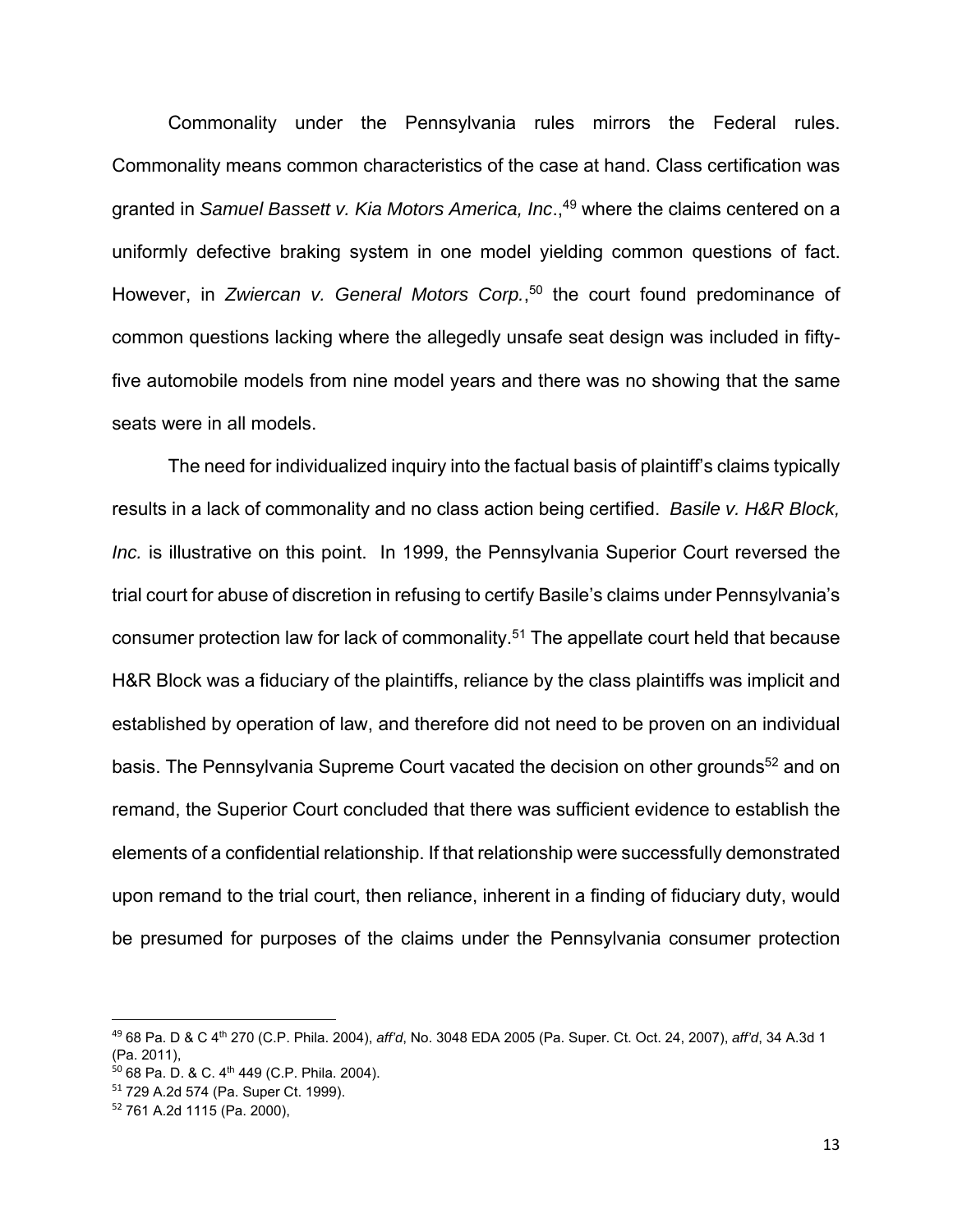law.<sup>53</sup> Upon remand, the trial court held that proof of a confidential relationship in those circumstances required individualized inquiry and decertified the class.54 Despite reversal by the Superior Court, the Supreme Court ultimately held that proof of a confidential relationship required individualized inquiry and that the trial court's decertification order was therefore proper.<sup>55</sup>

#### D. Prerequisite: Typicality

### 1. Federal Class Actions

While commonality and typicality "tend to merge,"56 the commonality requirement focuses on the common thread among all class members, and the typicality requirement focuses on the named representatives. In *General Telephone Company of the Southwest v. Falcon*, the Supreme Court held that the class representative had to "possess the same interest and suffer the same injury as the class members." $57$  The typicality requirement centers on "whether the class representative's claims have the same essential

<sup>53</sup> *Basile v. H&R Block, Inc.*, 777 A.2d 95, 107-08 (Pa. Super. Ct. 2001), *appeal denied*, 806 A.2d 857 (Pa. 2002). <sup>54</sup> 66 Pa. D & C 4th 57 (C.P. Phila. 2004).

<sup>55</sup> *Basile v. H&R Block, Inc.*, 52 A.3d 1202 (Pa. 2012). *See also See Clark v. Pfizer Inc.*, 990 A.2d 17 (Pa. Super. Ct. 2010) (commonality not satisfied due to individual issues of reliance and/or causation); *Wurtzel v. Park Towne Place Associates Limited Partnership*, 2002 WL 31487894 (C.P. Phila. Nov. 5, 2002) (fraud claim certified for class action where reliance could be presumed from fiduciary relationship); *Foultz v. Erie Insurance Exchange*, 2002 WL 452115, \*16 (C.P. Phila. March 13, 2002) (certified insurance bad faith claim where insurer's alleged bad faith predicated on common course of conduct); *Cwietniewicz v. Aetna U.S. Health Care, Inc.*, June Term 1998, No. 423 (C.P. Phila. Nov. 7, 2001) (class certified for claims of fraud, *inter alia*, where reliance can be presumed from common material omission); Parsky v. First Union Corporation, 51 Pa. D & C. 4<sup>th</sup> 468 (C.P. Phila. 2001) (certified class claim for breach of fiduciary duty; minor differences in underlying trust documents do not prevent satisfaction of commonality requirement).

<sup>56</sup> *General Tel. Co. of Sw. v. Falcon*, 457 U.S. 147, at 157, n.13 (1982).

<sup>57</sup> *Id.* at 156.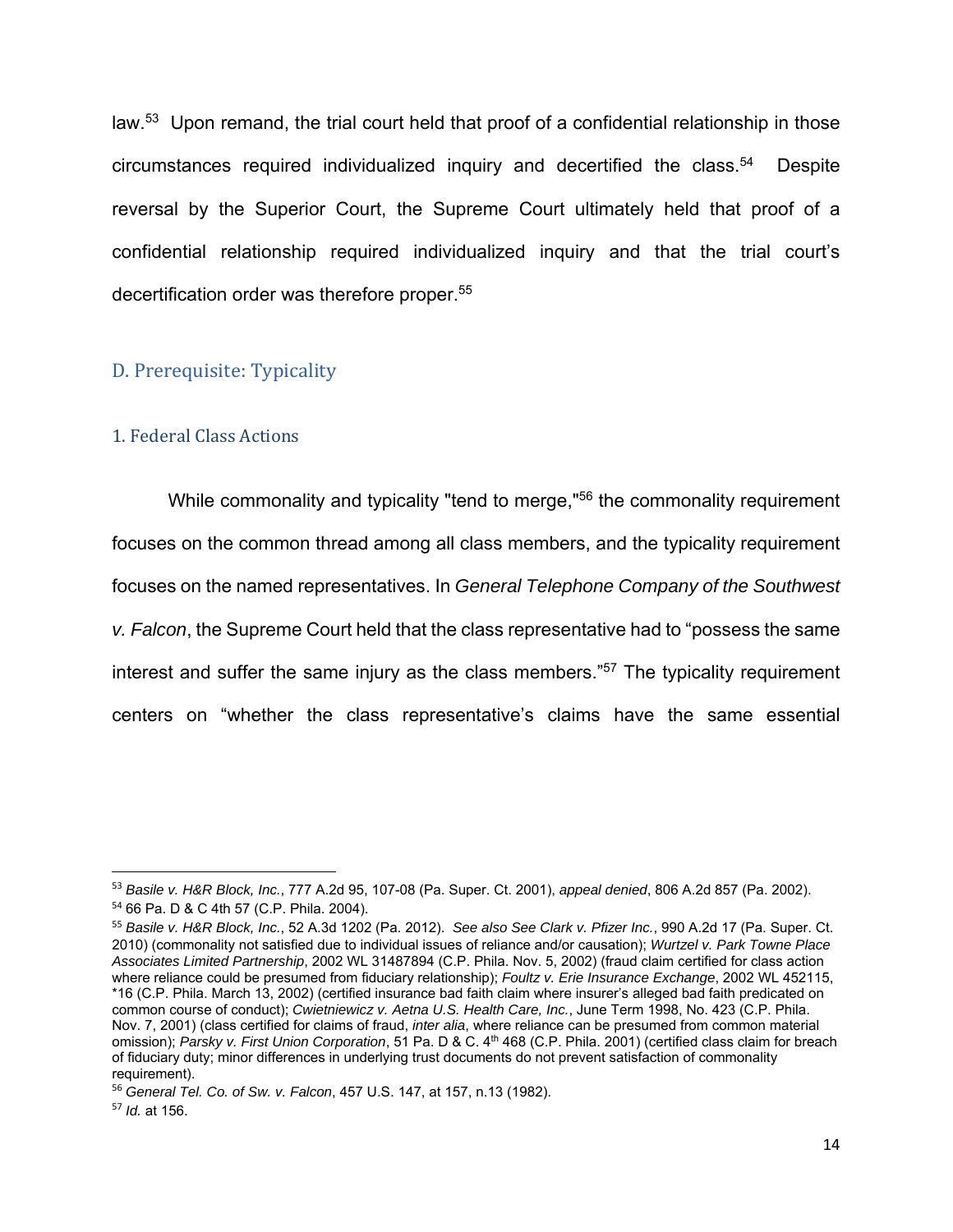characteristics as those of the putative class. If the claims arise from a similar course of conduct and share the same legal theory, factual differences will not defeat typicality."58

Put another way, typicality can be determined by whether there is a sufficient nexus between the claims of the named representatives and those of the class.<sup>59</sup> As with commonality, factual differences do not defeat typicality if the course of conduct and the claims are based on the same legal theory. $60$ 

However, typicality is not present when a class representative's claim may be challenged by a unique defense and that defense may preoccupy the class representative, potentially placing her interests ahead of those of the class. $61$  In addition, typicality generally requires at least one named plaintiff to have claims against each defendant.<sup>62</sup> Otherwise there would be no standing against defendants with no claims against them.<sup>63</sup> There are two exceptions to this principle: when the defendants conspired to harm the class representative and when a class action is preferred over multiple actions.64

#### 2. Class Actions in Pennsylvania State Court

Typicality in the Pennsylvania rules mirrors the Federal rules. In Pennsylvania courts, "some scintilla of evidence must be present for there to be a finding of typicality."65

<sup>58</sup> *Stirman v. Exxon Corp.*, 280 F.3d 554, 562 (5th Cir. 2002); *Stewart v. Abraham*, 275 F.3d 220, 227-28 (3d Cir. 2001) (certifying class challenging city's re-arrest policy). *See also Piazza v. Ebsco Industries Inc.*, 273 F.3d 1341, 1351 (11th Cir. 2001) (strong similarity of legal theories satisfies typicality despite substantial factual differences). <sup>59</sup> *Prado-Steiman v. Bush*, 221 F.3d 1266, 1278-79 (11th Cir. 2000).

<sup>60</sup> *D.G. ex rel. Stricklin*, 594 F.3d at 1199; *Beck v. Maximus, Inc.*, 457 F.3d 291, 296 (3d Cir. 2004).

<sup>61</sup> *See Brown v. Kelly*, 609 F.3d 467, 480 (2d Cir. 2010).

<sup>62</sup> *See*, *e.g.*, *In re Franklin Mutual Funds Fee Litigation,* 388 F. Supp. 2d 451, 461 (D.N.J. 2005). <sup>63</sup> *Id*.

<sup>64</sup> *Payton v. County of Kane*, 308 F.3d 673, 679 (7th Cir. 2002); *La Mar v. H & B Novelty and Loan Co*., 489 F.2d 461 (9th Cir. 1973).

<sup>65</sup> *Lewis v. Bayer AG*, 2004 WL 1146692, \*21 (C.P. Phila. Mar. 19, 2004).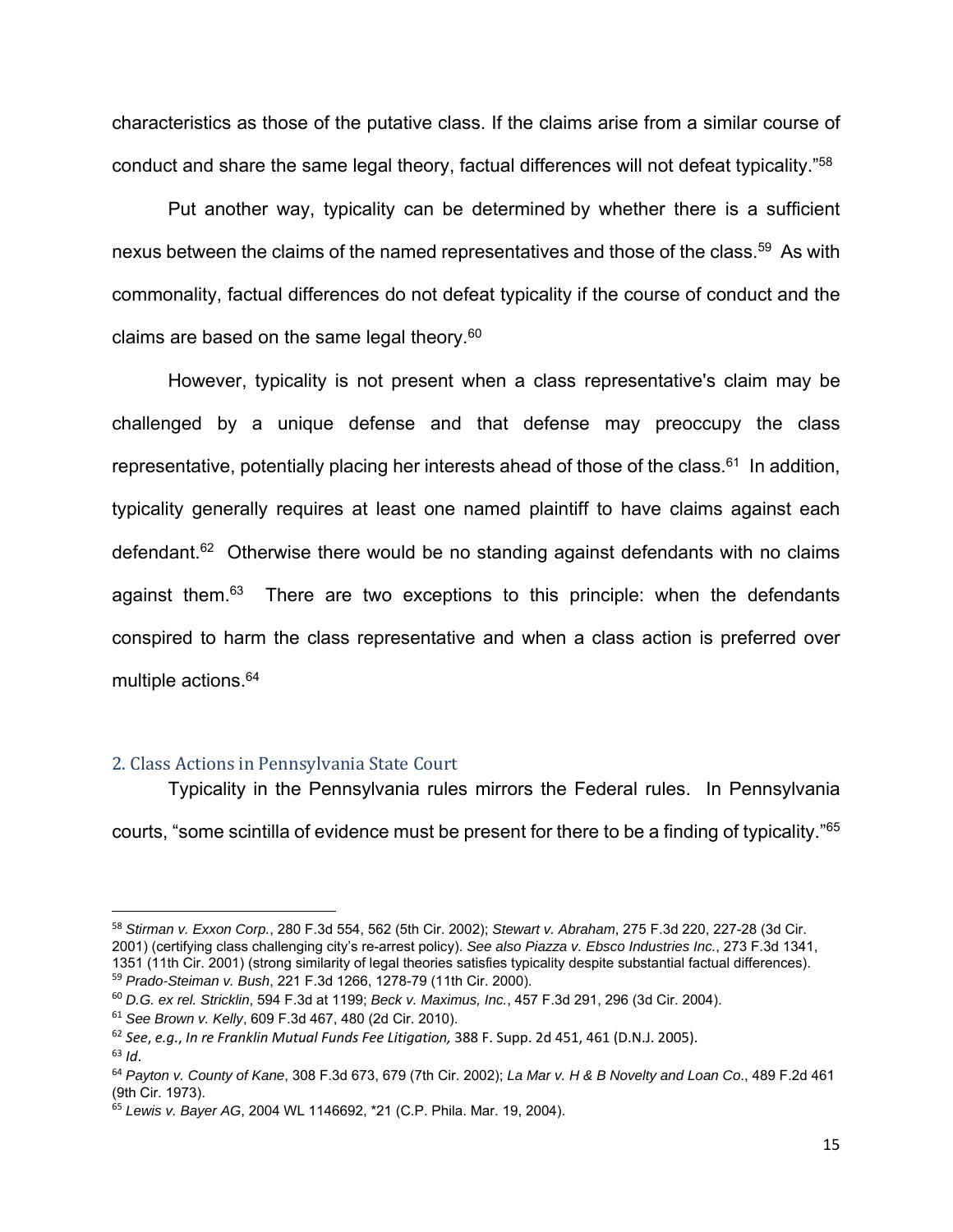Typicality is established when the class representative's claims arise out of the same course of conduct, involve the same legal theories, and do not raise divergent goals or interests.

 In *Delaware County v. Mellon Financial Corp.*, 66 the Commonwealth Court reversed a class certification order because the class representative was subject to a "unique defense" that "could become the focus of the entire litigation and divert attention away from the suit as a whole, as well as disadvantage other class members." Typicality was held not to be established in *Eisen v. Independence Blue Cross*, 67 where chiropractic service providers sought class certification for allegedly improper policies and practices of health insurance companies. The Superior Court held that the differential treatment of patients - some being granted and some being denied benefits - made it unclear that the named representatives were consistently denied reimbursement.<sup>68</sup> This analysis is similar to the analysis undertaken in federal court.

## E. Prerequisite: Adequacy of Representation

#### 1. Federal Class Actions

Rule 23 (a)(4) requires that a class representative will represent fairly and adequately represent the interests of absent class members. Due process is the guiding principle when determining the adequacy of representation.<sup>69</sup> By assuring adequacy of

<sup>66</sup> 914 A.2d 469, 476 (Pa. Commw. 2007).

<sup>67</sup> 839 A.2d 369 (Pa. Super. Ct. 2003).

<sup>68</sup> *Id*.

<sup>69</sup> *See* William Rubenstein, Alba Conte & Herbert B. Newberg, Newberg on Class Actions § 1.03 (4th ed. and Supp. 2010)(notice and adequacy of representation are touchstones of due process in class actions). *See also Broussard v. Meineke Disc. Muffler Shops Inc.*, 155 F.3d 331, 338 (4th Cir. 1998) (explaining the class action premise that, because "litigation by representative parties adjudicates basic due process rights of all class members, named plaintiffs must possess undivided loyalty to absent class members").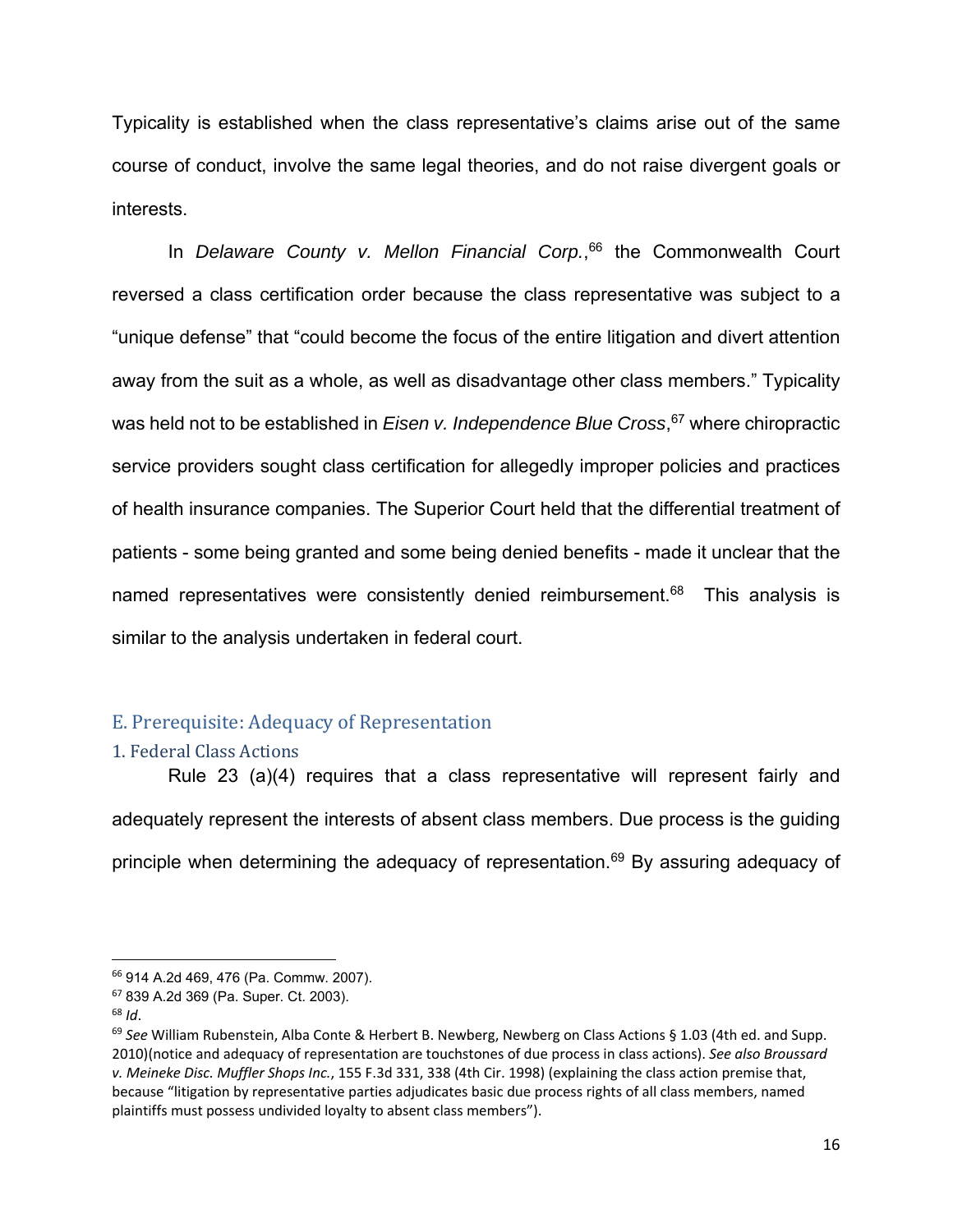representation, Rule 23 permits class judgments to bind absent class members.<sup>70</sup> The requirement of adequate representation applies to both the plaintiffs and counsel.

During the inquiry into adequacy of representation, the court first asks whether the named plaintiffs will serve as adequate class representatives. By separating the inquiry into adequacy of representation from the second inquiry of commonality and typicality, the rule requires an assessment of issues on which the named representatives and any part of the class might disagree. Class certification is improper when the interests of the representative party and the class conflict, although they do not need to be identical.<sup>71</sup> In *Anchem Prod. Inc. v. Windsor*, a class was decertified after a finding that the claims of the named representatives were not aligned with those of the other class members. In that case, class members were all exposed to asbestos, but many members suffered injuries completely different than those suffered by other class members, resulting in conflicts between the named plaintiffs and members of the class.<sup>72</sup>

It is possible to avoid conflicts by counsel assessing all interests involved on a regular basis, informing the court of any potential conflicts when they arise, and asking the court to certify subclasses and appoint independent counsel to represent the varying interests in the conflict.<sup>73</sup> In addition, a judge may order notice to all class members

<sup>70</sup> *See Horton v. Goose Creek Indep. Sch. Dist.*, 690 F.2d 470, 486‐87 (5th Cir. 1982)(Explaining *Hansberry v. Lee*, 311 U.S. 32 (1940)).

<sup>71</sup> *Anchem Prod. Inc. v. Windsor*, 521 U.S. 591, 626 (1997).

<sup>72</sup> *Id. See also Schlaud v. Snyder,* 717 F.3d 451, 458 (6th Cir. 2013) (upholding denial of certification of home childcare providers challenging union because proposed class included members who voted for union); *Berger v. Compaq Computer Corp.*, 257 F.3d 475, 480 (5th Cir. 2001) (differences between named plaintiffs and class members render named plaintiffs inadequate only when those differences create conflicts.)

<sup>73</sup> *See*, *e.g.*, *Diaz v. Romer*, 961 F.2d 1508 (10th Cir. 1992) and cases cited in that opinion (appropriate to certify subclasses due to conflict between those class members who were HIV-positive and those who were HIVnegative). *See also Marisol A. v. Giuliani*, 126 F.3d 372, at 378‐79 (2d Cir. 1997) (affirming class certification but suggesting to district court on remand ways to subdivide the class).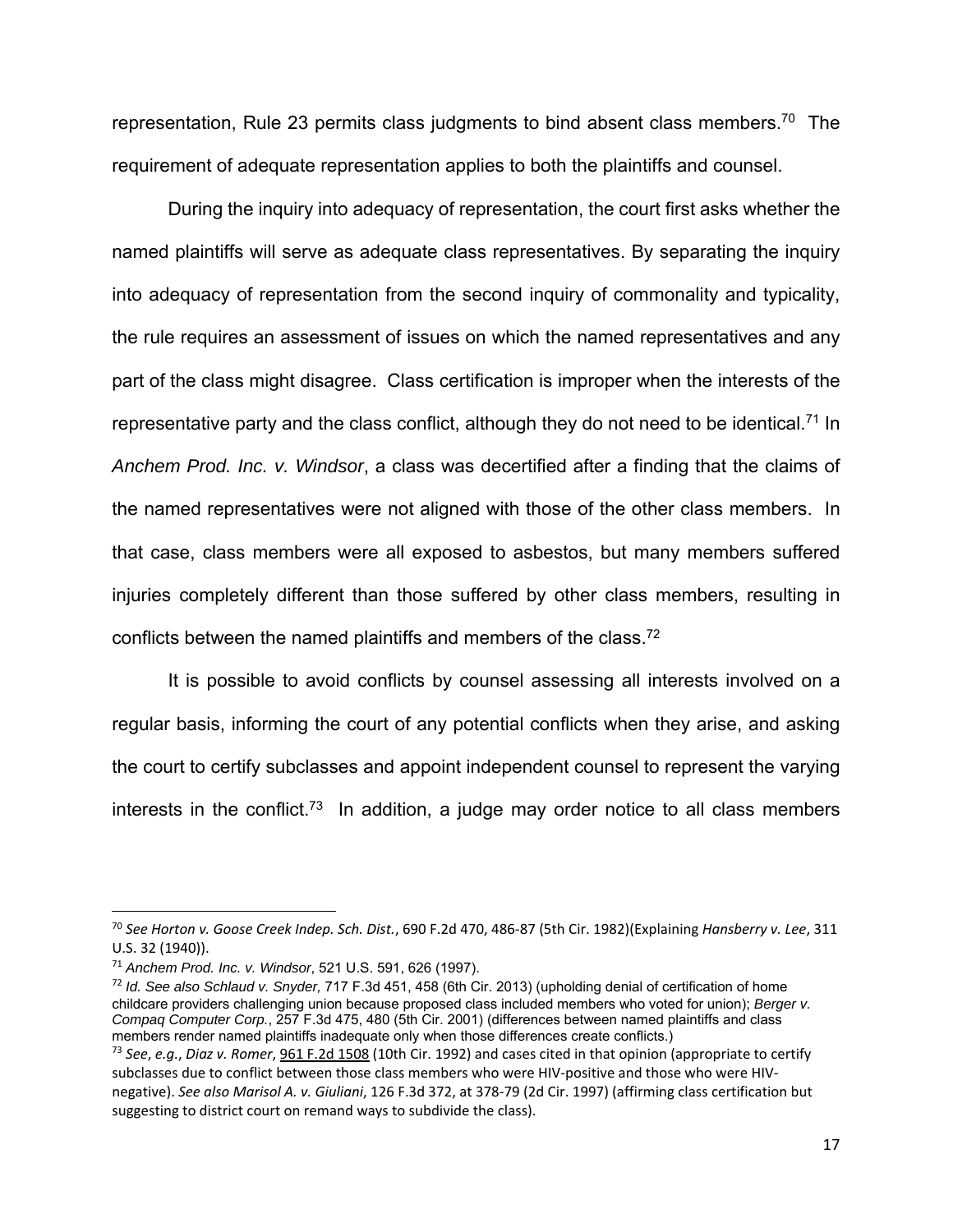informing them of the right to intervene to oppose the named plaintiff's position.<sup>74</sup> In some instances, the court may define the class in a more limited way to avoid conflicts.<sup>75</sup>

In addition to showing a lack of conflict with class members, the named plaintiff must also show a willingness to prosecute the class claims actively. In a case in which the named plaintiff failed to file for class certification for two and a half years, the court found that she failed to protect the interests of the proposed class.<sup>76</sup> Adequate representation by the named plaintiff generally should not include an assessment of plaintiff's financial resources, unless lack of financial resources is relevant to the named plaintiff's willingness or ability to fund the litigation or represent the class.<sup>77</sup>

When evaluating adequate representation of counsel, commitment and competency of counsel are important factors. The zeal and competency of class counsel are initially evaluated based on the experience of the lawyer or the legal organization for whom the lawyer works and the quality of initial pleadings.<sup>78</sup> The court examines the conduct of counsel in the case to date and in other class actions to determine if the representation is adequate.<sup>79</sup> Although an initial determination of counsel's adequacy to

<sup>74</sup> *Horton v. Goose Creek Indep. Sch. Dist.*, 690 F.2d 470, 487 (5th Cir. 1982) (explaining options open to a district court).

<sup>75</sup> *See*, *e.g.*, *In re Cmty. Bank of N. Va.*, 622 F.3d 275, 304 ((3d Cir. 2010) (remanded the case to the lower court to decide whether, in view of the intra-class conflict, a subclass should be created).

<sup>76</sup> *Rattray v. Woodbury County,* 614 F.3d 831, 836 (8th Cir. 2010); *Monroe v. City of Charlottesville*, 579 F.3d 380, 385 (4th Cir. 2009) (apparent disinterest in case); cert. denied, 130 S. Ct. 1740 (2010); *Harriston v. Chicago Tribune Co.*, 992 F.2d 697, 704 (7th Cir. 1993).

<sup>77</sup> *Horton*, 690 F.2d at 485 n.26.

<sup>78</sup> *Marisol A. v. Giuliani*, 126 F.3d 372, 378 (2d Cir. 1997) (inquiry into whether named plaintiffs will represent potential class with necessary vigor most often described as turning on questions of "whether plaintiffs' counsel are qualified, experienced, and generally able to conduct proposed litigation"). *See also Berger v. Compaq Computer Corp.*, 257 F.3d 475, 479 (5th Cir. 2001) (adequacy requirement mandates inquiry into zeal and competence of representatives' counsel).

<sup>79</sup> *See*, *e.g.*, *Kandel v. Bro. Int'l Corp.*, 264 F.R.D. 630, 634-35 (C.D. Cal. 2010); Armstrong *v. Chi. Park Dist.*, 117 F.R.D. 623, 631-34 (N.D. Ill. 1987) (holding inexperience alone may not be sufficient, but examining mistakes in other class actions as well as the one before in denying certification based on mistakes and inexperience). *See also Creative Montessori Learning Centers v. Ashford Gear LLC*, 662 F.3d 913, 917 (7th Cir. 2011) (vacating order certifying class, holding class counsel was not adequate due to "lack of integrity" of counsel and court's lack of conviction that they would represent interests of class); *Gomez v. St. Vincent Health, Inc.*, 649 F.3d 583, 592 (7th Cir.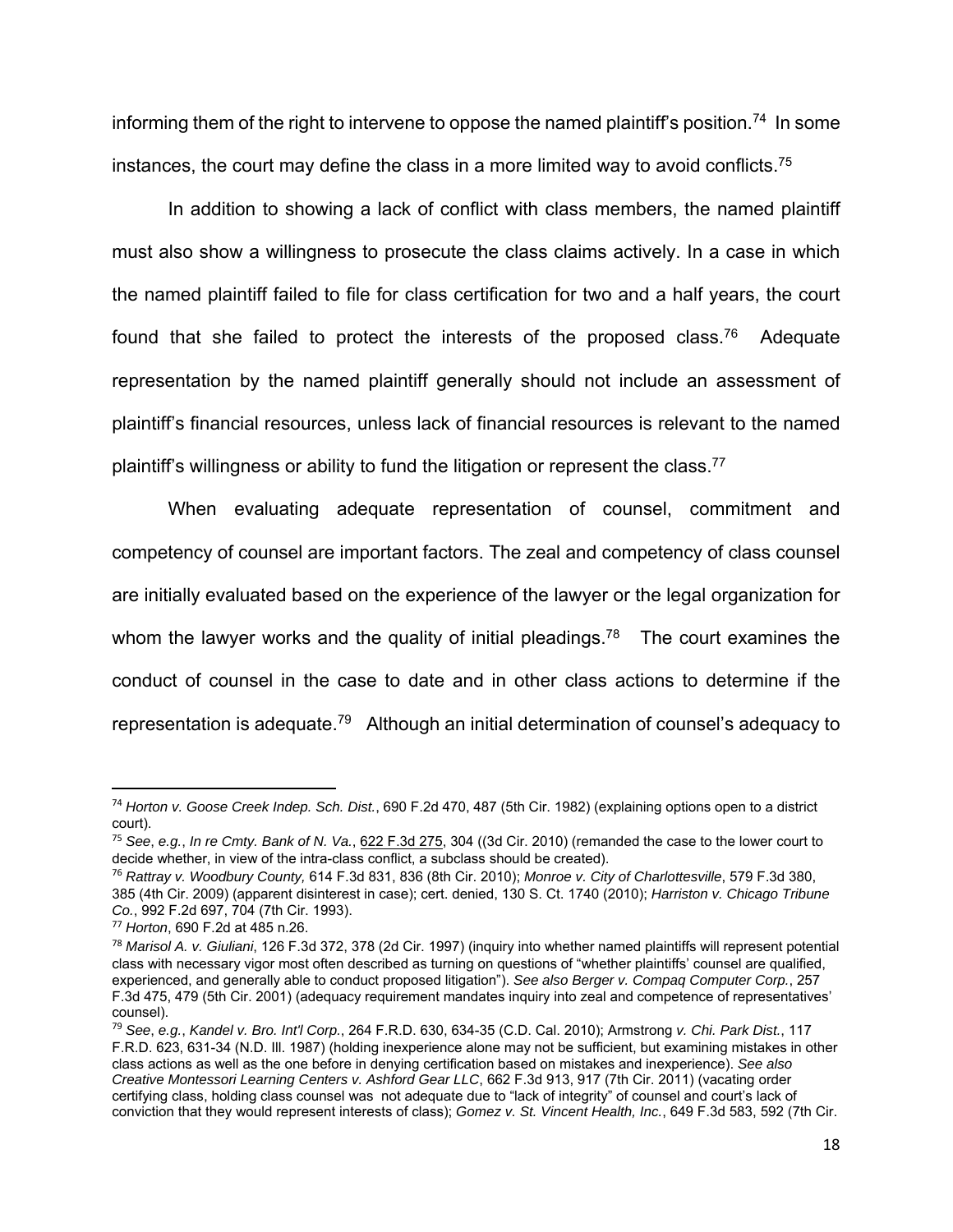represent the class is necessary to certify the class, the court has flexibility to decertify the class later based on evidence of inadequate representation in discovery.<sup>80</sup>

#### 2. Class Actions in Pennsylvania State Court

Adequacy of representation in Pennsylvania class actions mirrors the Federal rules. The court considers whether the attorney for the representative parties will adequately represent the interests of the class, whether the representative parties have a conflict of interest in the maintenance of the class action, and whether the representative parties have or can acquire adequate financial resources to assure that the interests of the class will not be harmed.<sup>81</sup> A lack of funding by the representative plaintiff, without more, is not sufficient to warrant denial of class certification. If an attorney for a class representative ethically advances costs and expenses to the representative, the adequate financing requirement of the certification test is met. $82$  If counsel has agreed and is able to advance costs, a representative's own limited financial resources are not determinative of her adequacy.<sup>83</sup> Adequacy may be lacking if the representative lacks the necessary financial resources and produces no evidence of an agreement in place to assist in financing the suit. $84$ 

<sup>2011) (</sup>finding lower court did not abuse its discretion in finding proposed class counsel inadequate based on lack of diligence and promptness, faulty discovery efforts, and lack of respect for judicial resources).

<sup>80</sup> *E. Tex. Motor Freight Sys.*, 431 U.S. at 405.

<sup>81</sup> Pa. R. Civ. P. 1709.

<sup>82</sup> *Weinberg v. Sun Co., Inc.*, 740 A.2d 1152, 1171 (Pa. Super. Ct. 1999), *aff'd in part and rev'd in part on other grounds*, 565 Pa. 612, 777 A.2d 442 (2001).

<sup>83</sup> *Janicik v. Prudential Ins. Co. of America*, 451 A.2d 451 (Pa. Super Ct. 1982); *Foultz v. Erie Insurance Exchange*. 2002 WL 452115, \*14 (C.P. Phila. March 13, 2002).

<sup>84</sup> *See Keppley v. School District of Twin Valley*, 866 A,2d 1165 (Pa. Commw. Ct. 2005).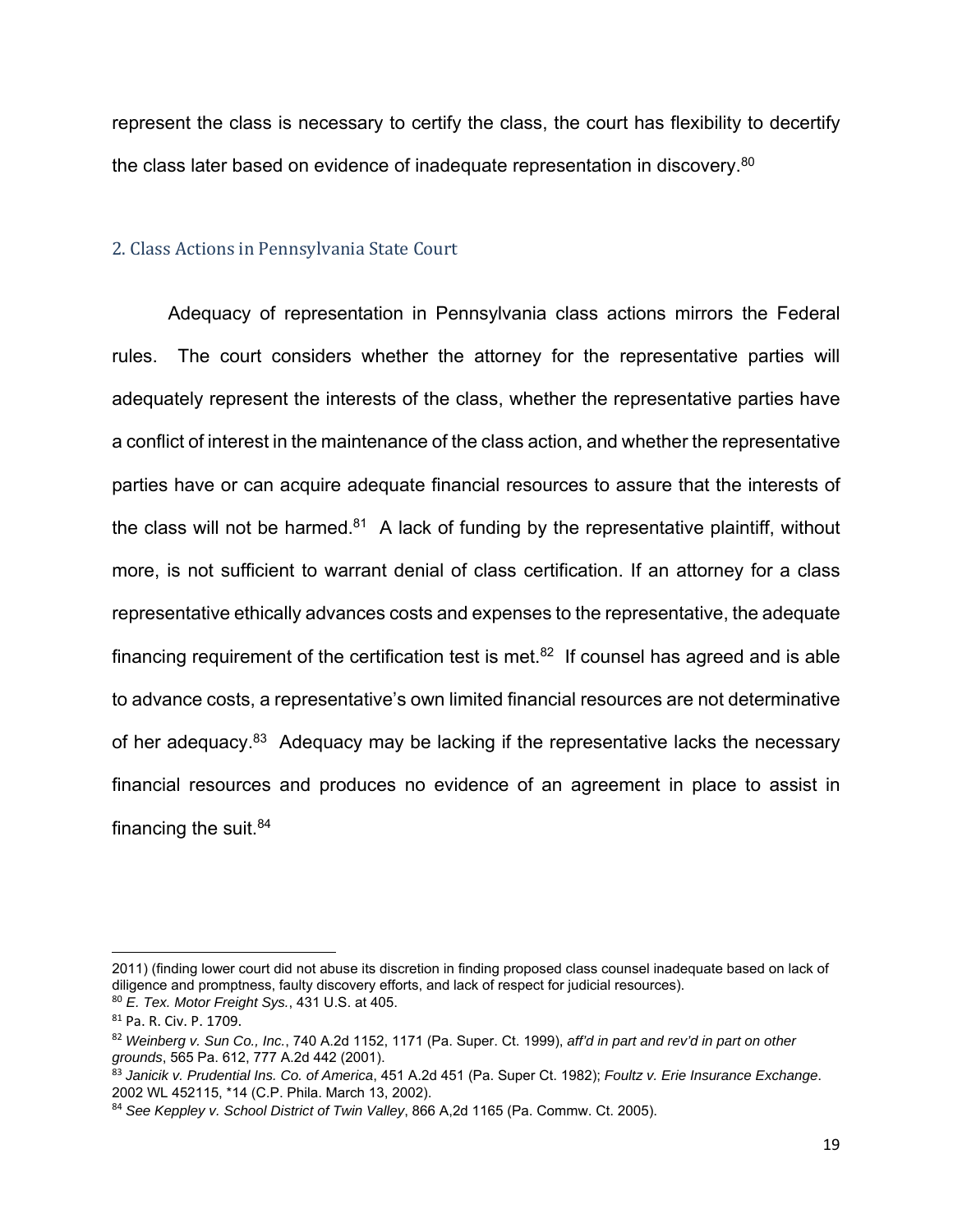Adequacy of representation is not determined solely based on financial adequacy. The adequacy of representation prerequisite was not met when plaintiff's counsel failed to promptly move for class certification within thirty days after the last pleading was due or seek an extension, and counsel admitted he would need additional assistance but did not provide any details about the qualifications of the unknown counsel.<sup>85</sup>

#### F. Superiority and Predominance versus Fair and Efficient Methods

#### 1. Federal Class Actions

Particular to class actions under Rule 23(b)(3), there is a requirement of common issues of law or fact to predominate (predominance requirement) that requires the proposed class to be superior to other available methods to resolve the dispute (superiority requirement). Rule 23(b)(3) states "questions of law or fact common to class members [must] predominate over any questions affecting only individual members, and that a class action [must be] superior to other available methods for fairly and efficiently adjudicating the controversy." The "and" in subsection (b)(3) means both the predominance and the superiority requirements must be satisfied before the class may be certified.

#### 2. Class Actions in Pennsylvania State Court

The Pennsylvania counterpart to Rule 23(b)(3)'s requirement of predominance and superiority is found in Pennsylvania Rule 1708. That rule incorporates the predominance

<sup>85</sup> *Buynak v. Department of Transpo*r*tation*, 833 A.2d 1159, 1166 (Pa. Commw. Ct. 2003).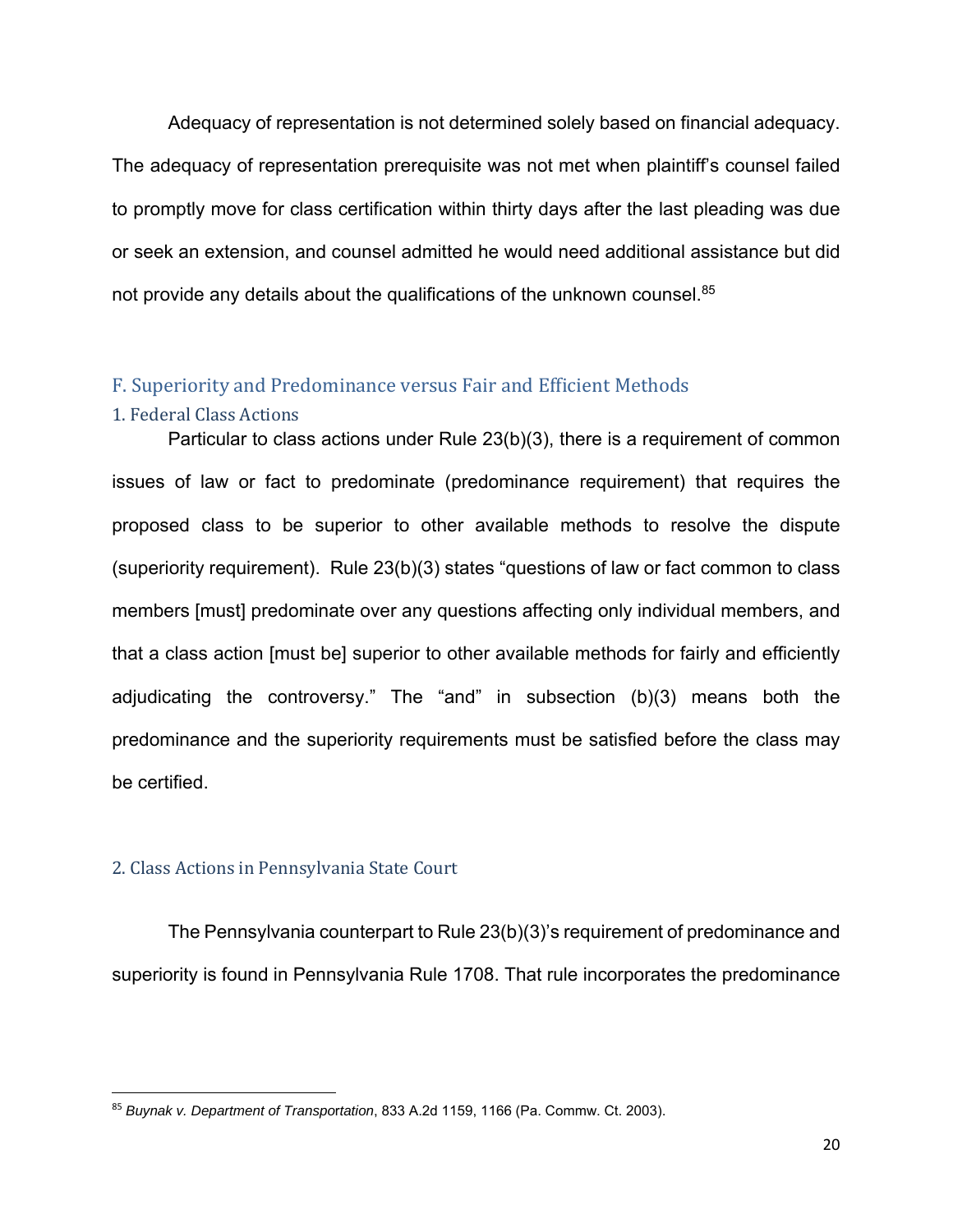requirement, but not that of superiority. The Pennsylvania Rules do not require that the class action method be "superior" to alternative modes of suit.86

 Pennsylvania Rule 1708 sets forth separate criteria to be considered by a court depending on whether monetary recovery or equitable or declaratory relief is sought. This requirement is all encompassing, unlike Rule 23(b) which separates causes of action by type. Where monetary recovery alone is sought, the court is to consider seven separate criteria. The first five of these, Pennsylvania Rule 1708(a)(1-5), includes Rule 23(b)(3)'s predominance requirement as well as other requirements identical to those found in Rule 23(b)(1) and (3). However, the sixth and seventh criteria are not found in Rule 23:

(6) whether in view of the complexities of the issues or the expenses of litigation the separate claims of individual class members are insufficient in amount to support separate actions; and,

(7) whether it is likely that the amount which may be recovered by individual class members will be so small in relation to the expense and effort of administering the action as not to justify a class action.

The seventh criterion was an issue in *Kelly v. County of Allegheny87*, where the court held that a class action on behalf of over 10,000 public employees was not *de minimus* so as to warrant denial of certification on the ground that the recovery of each member, \$13.61, was trivial in relation to the expense and effort of maintaining a class action  $88$ 

 Where equitable or declaratory relief alone is sought, Pennsylvania Rule 1708(b) requires a court to consider the criteria set forth in Pennsylvania Rule 1708(a)(1-5) plus the criterion, identical to Rule 23(b)(2), whether the party opposing the class has acted or

<sup>86</sup> *Weinberg v. Sun Company, Inc.*, 740 A.2d 1152, 1163 (Pa. Super. Ct. 1999), *rev'd on other grounds*, 777 A.2d 442 (Pa. 2001).

 $87$  546 A.2d 608 (Pa. Super. Ct. 1988).

<sup>88</sup> *Id*.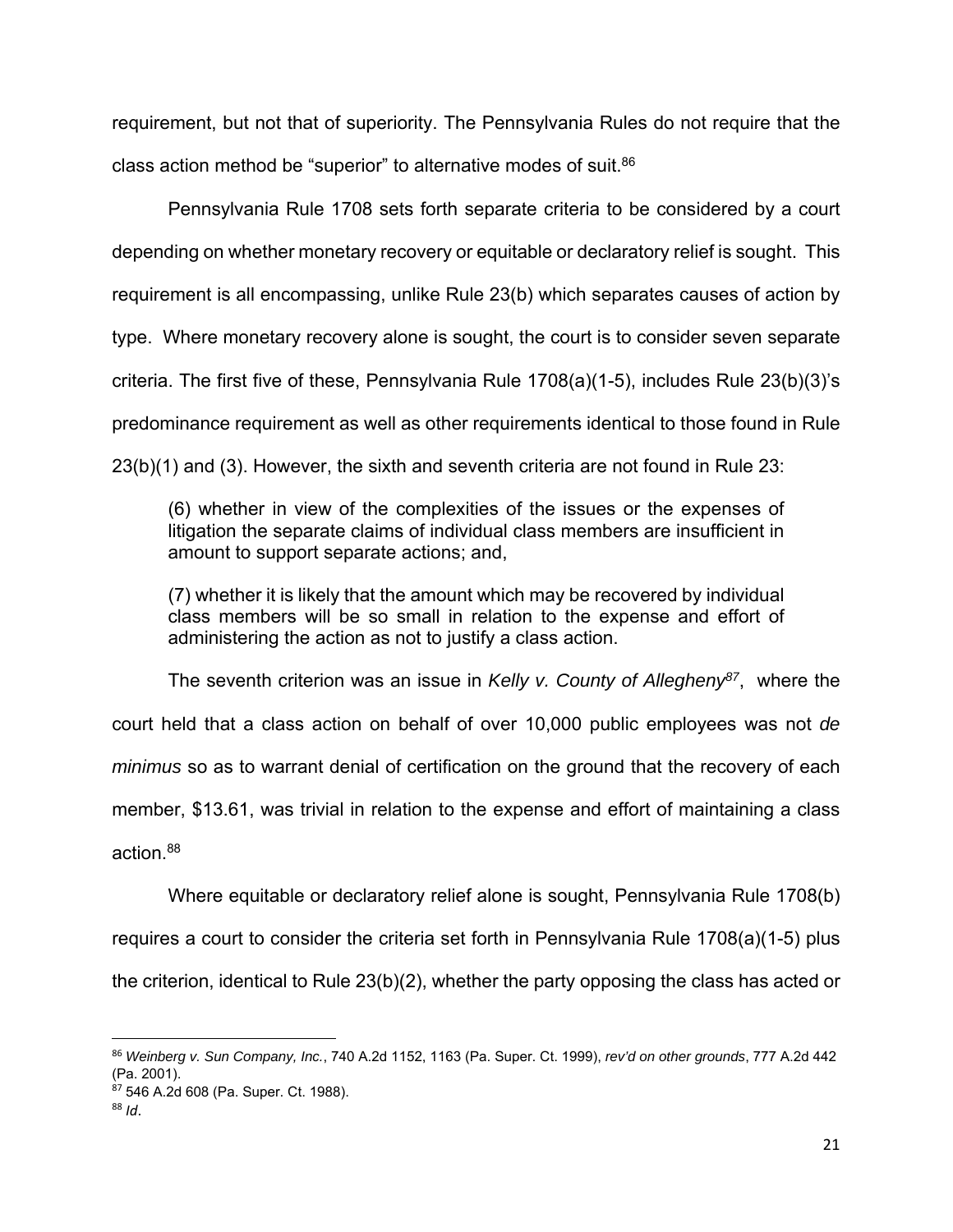refused to act on grounds generally applicable to the class, thereby making final equitable or declaratory relief appropriate with respect to the class.<sup>89</sup> Where both monetary and other relief is sought, courts are required to consider all criteria in both subdivisions (a) and (b).<sup>90</sup> The rule does not give any specific weight to the listed criteria nor insist on the exclusivity of the list, so there is an implied discretion for the trial court.<sup>91</sup>

Pennsylvania Rule 1708 requires that a class action must constitute a fair and efficient method of resolving the issues in dispute, but stops short of the federal requirement of superiority.<sup>92</sup> A trial court's decision that recovery was likely to be so small in relation to the expense and effort of administering the action as not to justify class certification was reversed in *Dunn v. Allegheny County Property Assessment Appeals and Review*. 93 The Commonwealth Court pointed out that public policy considerations and the stated purpose of the class action procedure is to permit the aggregation of small claims that would otherwise not be litigated in individual actions.<sup>94</sup> On the other hand, when class members would have substantial claims in individual cases which would be economically feasible to pursue, class certification is not appropriate*. <sup>95</sup>* Hence, Pennsylvania state courts acknowledge that part of the fair and efficient analysis includes whether plaintiffs will be able to economically bring their individual claims or not.

<sup>89</sup> *Dickler v. Shearson Lehman Hutton, Inc.*, 596 A.2d 860 (Pa. Super. Ct. 1991), *appeal denied*, 616 A.2d 984 (Pa. 1992).

<sup>90</sup> Pennsylvania Rule 1708(c).

 $91$  *Id.* 

<sup>92</sup> *Compare* Pa. R. Civ. P. 1708 *and* Fed. R. Civ. P. 23.

<sup>93 794</sup> A.2d 416, 427 (Pa. Commw. Ct. 2002).

<sup>94</sup> *See also Baldassari v. Suburban Cable TV Co. Inc.*, 808 A.2d 184 (Pa. Super. Ct. 2002) (small recovery of \$2.00 per class member, with aggregate potential claim of \$1.2 million, warranted certification); *Kelly v. County of Allegheny*, 546 A.2d 608 (Pa. 1988) (trial court abused discretion in denying class certification on ground that average recovery would be \$13.61 for each class member).

<sup>95</sup> *Savage Hyundai, Inc. v. North American Warranty Services, Inc*., 60 Pa. D. & C. 4th 156 (C.P. Phila. 2002). *But see Clemente v. Republic First Bank*, 2005 Phila. Ct. Com. Pl. LEXIS 181 at \*14 (Phila. C.P. March 18, 2005) (certification proper even though named plaintiffs' damages were approximately \$25,000).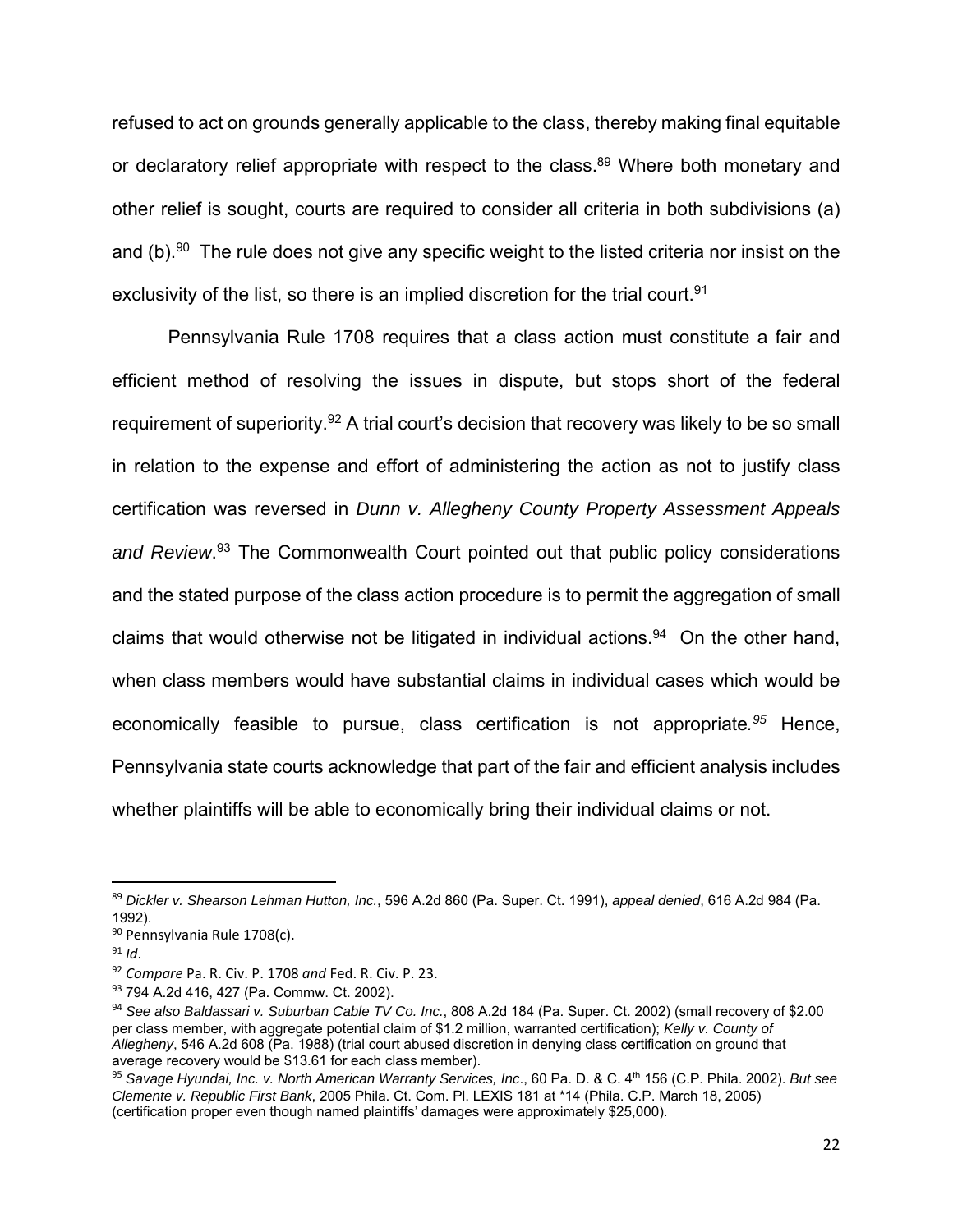Rule 1708(a)(1) requires a court to determine whether common questions predominate over any question affecting only individual members. This requirement was not met in *Keppley v. School District of Twin Valley*, 96 when the court held predominance lacking where each class member would be required to testify concerning their individual expectations of privacy.97

Pennsylvania Rule 1708(a)(2)<sup>98</sup> includes manageability as a consideration when determining whether the class action will be fair and efficient. The consideration of potential difficulties in managing a class action is relatively less important in the certification decision of the court compared to other factors and can often be overcome by creative case management within the court's discretion. For example, in *Wurtzel v. Park Towne Place Associates Limited Partnership,* the ability to divide a class into subclasses under Rule 7710(c) eliminated any manageability issues presented where some class members would be confronted by defenses while others would not, since the defenses arose from common documents.99

*Parsky v. First Union Corporation*100 is another manageability decision. In *Parsky*, a national class of investors brought claims for breach of contract and breach of fiduciary

<sup>96</sup> 866 A.2d 1165 (Pa. Commw. Ct. 2005).

<sup>97</sup> *See also Kern v. Lehigh Valley Hospital, Inc.*, 108 A.3d 1281, 1290 (Pa. Super Ct. 2015) (holding that, with respect to Section 201-9.2 of the UTPCPL, trial court did not abuse its discretion in determining "that, under Rule 1702(5), class action would not be a fair and efficient method of adjudication because individual reliance would be the predominant factor over the common issues."); *Eisen v. Independence Blue Cross*, 839 A.2d 369 (Pa. Super. Ct. 2003) (range of insurer reactions to benefit claims created variety of facts and legal claims which could not be covered by one single proceeding); *Green v. Saturn Corp.*, 2001 WL 1807390, \*5-7 (Pa. Com. Pl. Oct. 24, 2001) (false advertising and misrepresentation claims would require reviewing reasons of each class member for purchasing vehicle).

 $98$  Pa. R. Civ. P. 1708(a)(2) (the size of the class and the difficulties likely to be encountered in the management of the action as a class action;).

<sup>99</sup> *Wurtzel v. Park Towne Place Associates Limited Partnership*, 2002 WL 31487894 (C.P. Phila. Nov. 5, 2002). *See also, Tesauro v. The Quigley Corporation*, 2002 WL 372947 (C.P. Phila. Jan. 25, 2002) (potential choice of law issues for national class do not support denying class certification; application of other states' consumer protection laws has no relevancy at certification stage of case) (citing *Janicik v. Prudential Ins. Co. of America*, 451 A.2d 451 (Pa. Super Ct. 1982)).

<sup>100 51</sup> Pa. D. & C. 4<sup>th</sup> 468 (C.P. Phila 2001)).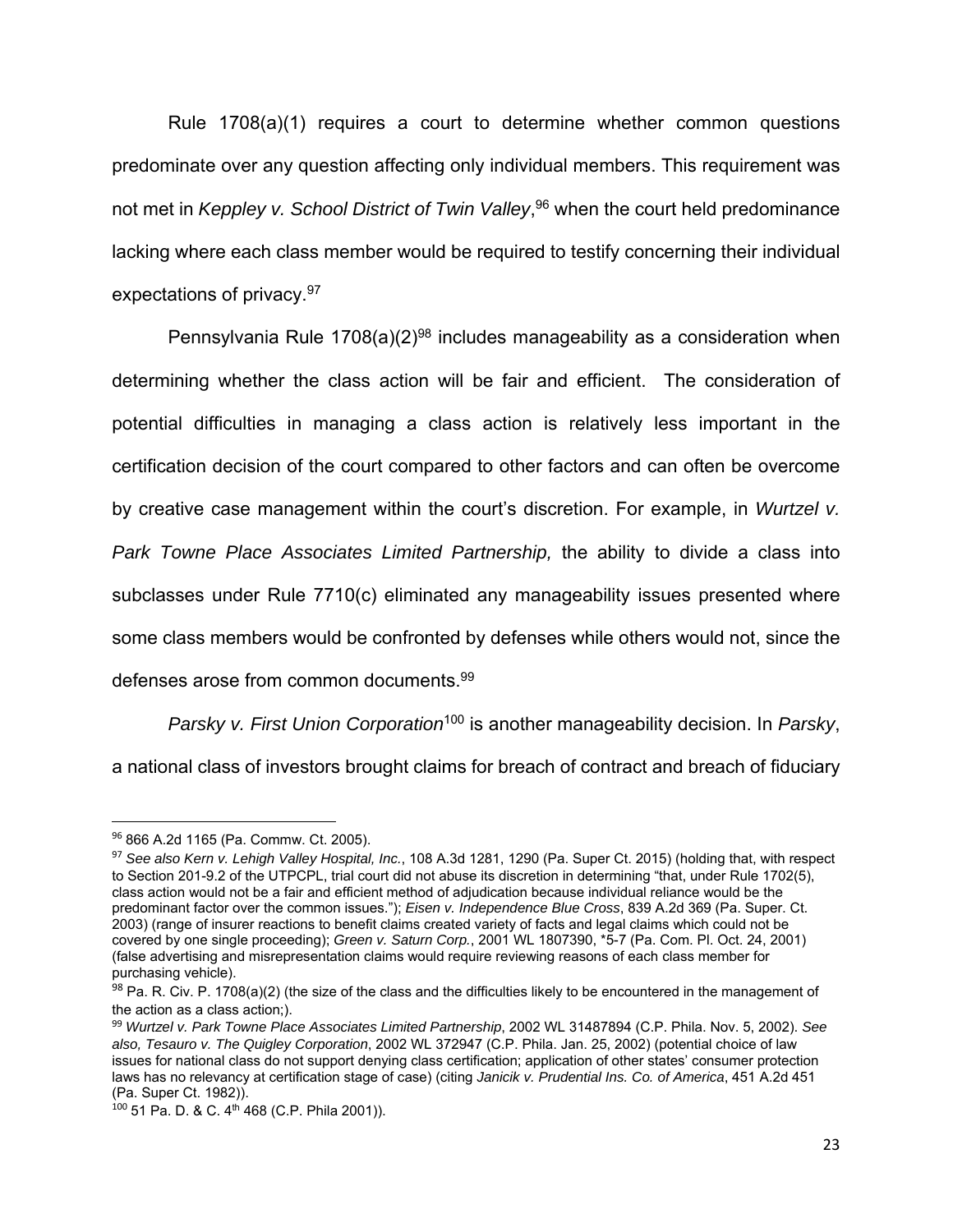duty arising from alleged tax liabilities as a result of the conversion of common trust funds. In certifying the proposed class, the court held, among other things, that no manageability problems were posed by applying both New Jersey and Pennsylvania law; that there was a high risk of inconsistent decisions; and, that a recovery of less than \$50,000 for most class members was low enough to preclude separate actions for each member.<sup>101</sup>

 In *Washington v. FedEx Ground Package System, Inc.*, no manageability problems were perceived by the Superior Court when many individuals had opted out and sought to bring their own individual actions. The court held that coordination of the individual cases with the class action for discovery and other efficiency-related purposes was proper.<sup>102</sup>

#### G. Class Membership

#### *1. Federal Class Actions*

The class may be defined or redefined at any time before final judgment.<sup>103</sup> This may occur either following a motion of either party or by the court.<sup>104</sup> Thus, counsel may reevaluate the initially drafted definition as discovery proceeds and the case takes shape.

<sup>101</sup> *See also, In re Pennsylvania Baycol Third-Party Payor Litigation*, 2005 WL 852135, \*9 (C.P. Phila April 4, 2005) (court will rely on ingenuity and aid of counsel, and upon its plenary authority, to control action to solve whatever management problems the litigation may bring); *Lewis v. Bayer AG*, 2004 WL 1146692, \*22 (C.P. Phila Mar. 19, 2004), where the court held that problems of administration alone should not justify denial of an otherwise appropriate class action ("given the prospect of a limited damage award and the expense of proving a medical monitoring claim," court held that a class action was the "only means asymptomatic plaintiffs ha[d] to recover medical monitoring expenses.").

<sup>102</sup> *Washington v. FedEx Ground Package System, Inc.*, 2010 WL 2119570 (Pa. Super. Ct. May 27, 2010).  $103$  Fed. R. Civ. P. 23(c)(1)(C).

<sup>104</sup> *See, e.g., Hnot v. Willis Group Holdings*, 241 F.R.D. 204, 207‐08 (S.D.N.Y. 2007) (reconsideration of class certification orders justified by intervening events); *Conant v. McCaffrey*, 172 F.R.D. 681, 693‐94 (N.D. Cal. 1997) (class redefined by court and recognizing that court can redefine the class at any point in the litigation).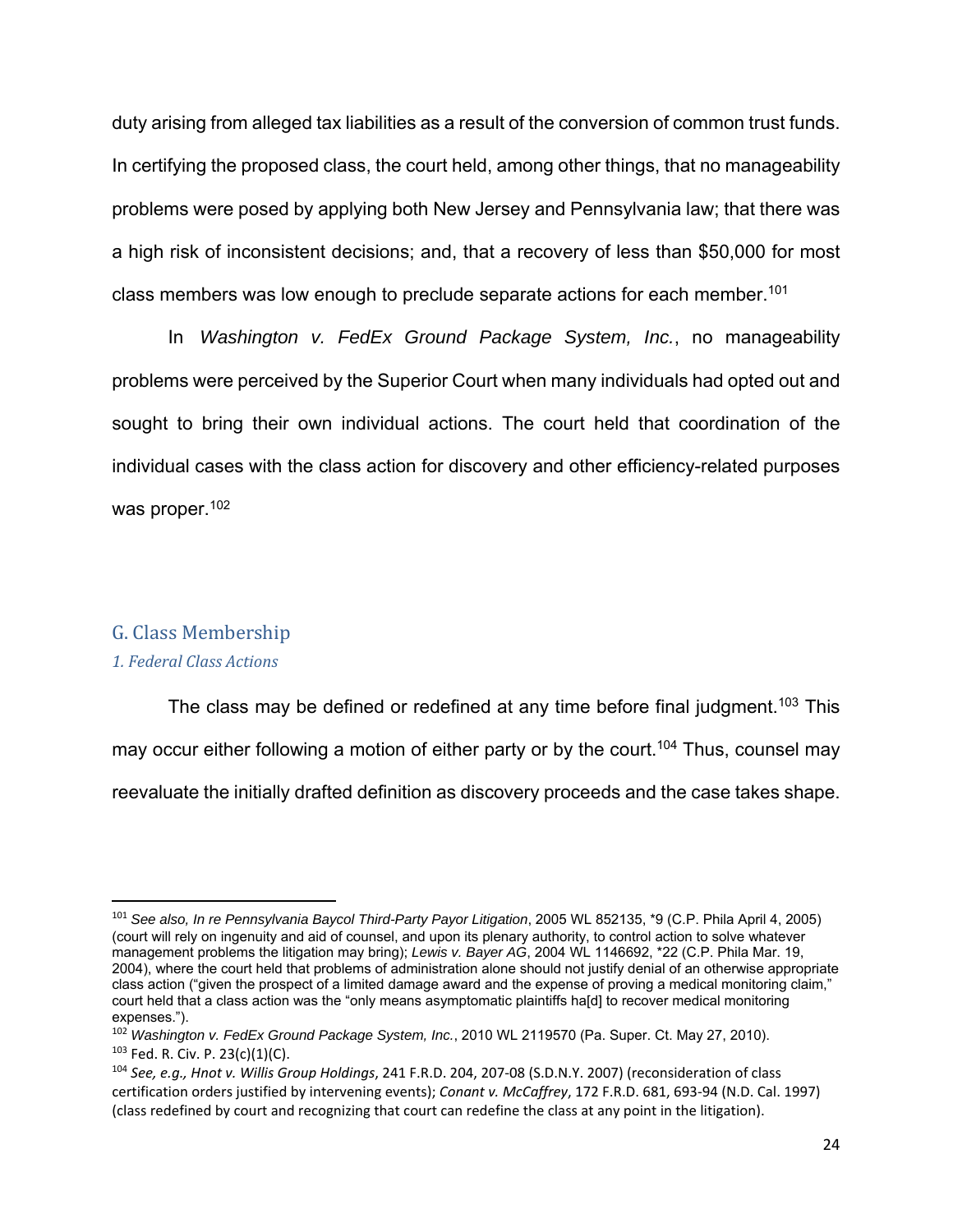Membership in all three types of class action will either be included in a mandatory fashion or will have an opt-out ability.105

The inclusion of class members in a putative class whose individual claims may be subject to affirmative defenses, such as a statute of limitations, does not preclude class certification so long as common issues otherwise predominate.<sup>106</sup> If the injury is continuous, retroactive or prospective relief may be available. The class definition may also include individuals who may be harmed in the future.<sup>107</sup>

#### *2. Class Actions in Pennsylvania State Court*

Pennsylvania Rule 1711(a) provides that every member of the class as defined in the court's order is included in the class unless exclusion is requested by a specified date. This differs from the federal procedure which limits opting out to Rule 23(b)(3) actions. The Explanatory Note to the Pennsylvania rule points out that there will be times when self-exclusion should not be permitted, such as where the members of the class have joint, as distinguished from several, interests in the subject matter and their joinder is compulsory. In subsection (b), the rule provides the court with the option to require a true opt-in procedure only in certain limited instances, such as where the individual claims are substantial and the potential members of the class have sufficient resources, experience,

<sup>105</sup> Fed. R. Civ. P. 23(c)(2)(B).

<sup>106</sup> *See, e.g., Smilow v. Sw. Bell Mobile Sys., Inc.*, 323 F.3d 32, 39‐40 (1st Cir. 2003).

<sup>107</sup> *See, e.g. J.D. v. Nagin*, 255 F.R.D. 406, 414 (E.D. La. 2009); *Reynolds v. Giuliani*, 118 F. Supp. 2d. 352, 388‐89 (S.D.N.Y. 2000). *See also Armstead v. Coler*, 914 F.2d 1464, 1465 (11th Cir. 1990).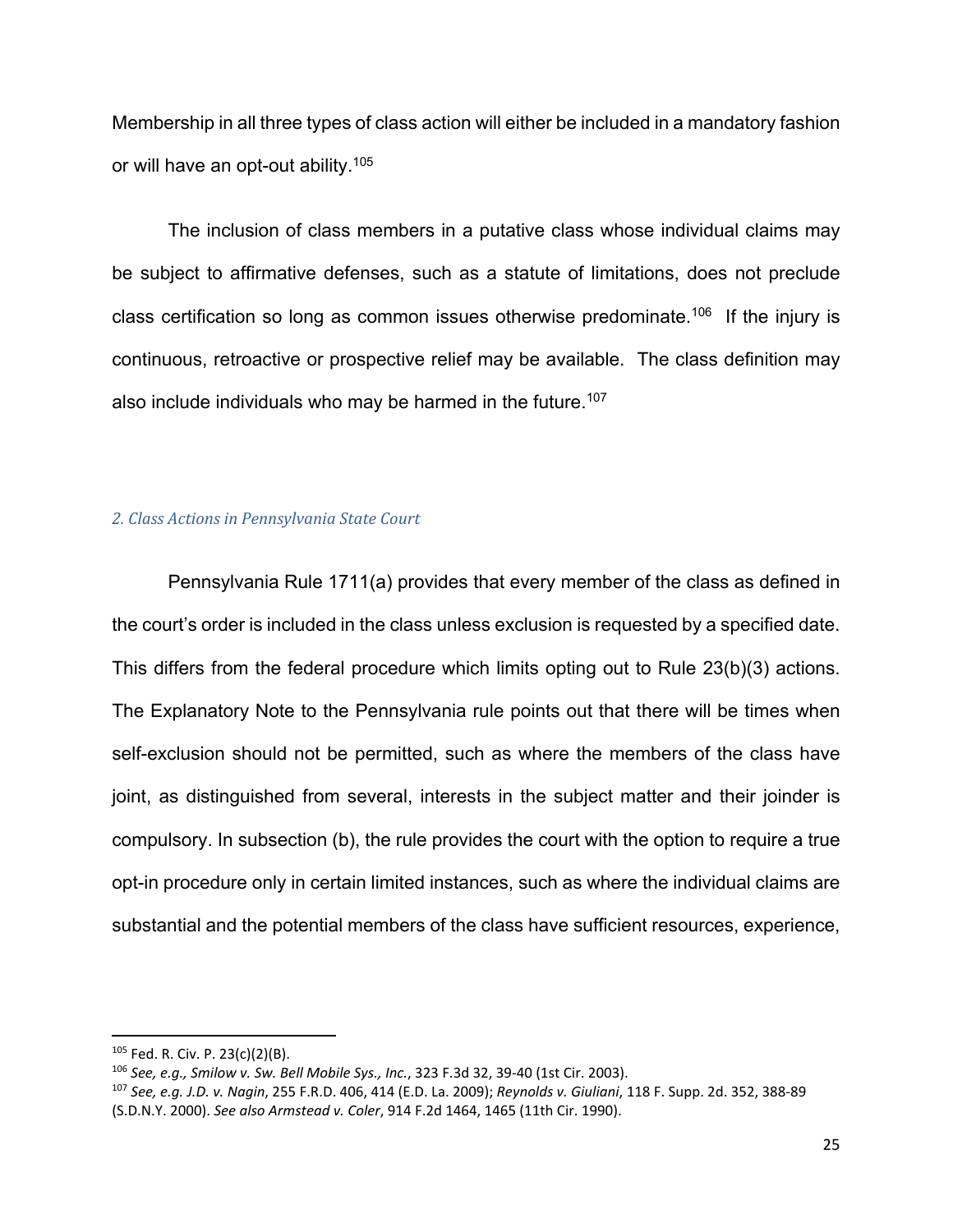and sophistication in business affairs to conduct their own litigation, or under other special circumstances.

## H. Commencing the Action

#### 1. Federal Class Actions

Class actions in federal court are commenced with a Class Action complaint. The complaint will describe the events that caused the injury or financial harm suffered by the client. The complaint will also state that the lawsuit seeks to recover compensation for the person filing the suit (sometimes known as the "lead plaintiff") and for all other individuals who suffered the same type of harm.

## 2. Class Actions in Pennsylvania State Court

In Pennsylvania state courts, a class action is begun by filing a complaint.<sup>108</sup> When this complaint is filed, a judge must be assigned to the case who will oversee all aspects of that class action.<sup>109</sup> Pennsylvania Rules 1703 provides that a class action shall be commenced "only" by the filing of a complaint with the Prothonotary in the form provided by Pennsylvania Rule 1704. So, unlike in federal court, a case commenced as an individual case in state court cannot be amended to become a class action.<sup>110</sup> Pennsylvania Rule 1701 defines a "class action" as an action brought by or against parties as representatives of a class until the court by order refuses to certify it as such or revokes

<sup>108</sup> Pa. R.C.P. 1703(a); *Edward M. v. O'Neill*, 436 A.2d 628 (Pa. Super. Ct. 1981).

<sup>109</sup> Pa. R.C.P. 1703(b).

<sup>110</sup> *Debbs v. Chrysler Corp.*, 810 A.2d 137 (Pa. Super. Ct. 2002) (trial court abused discretion when it permitted plaintiff to amend individual case with class action allegations and new parties).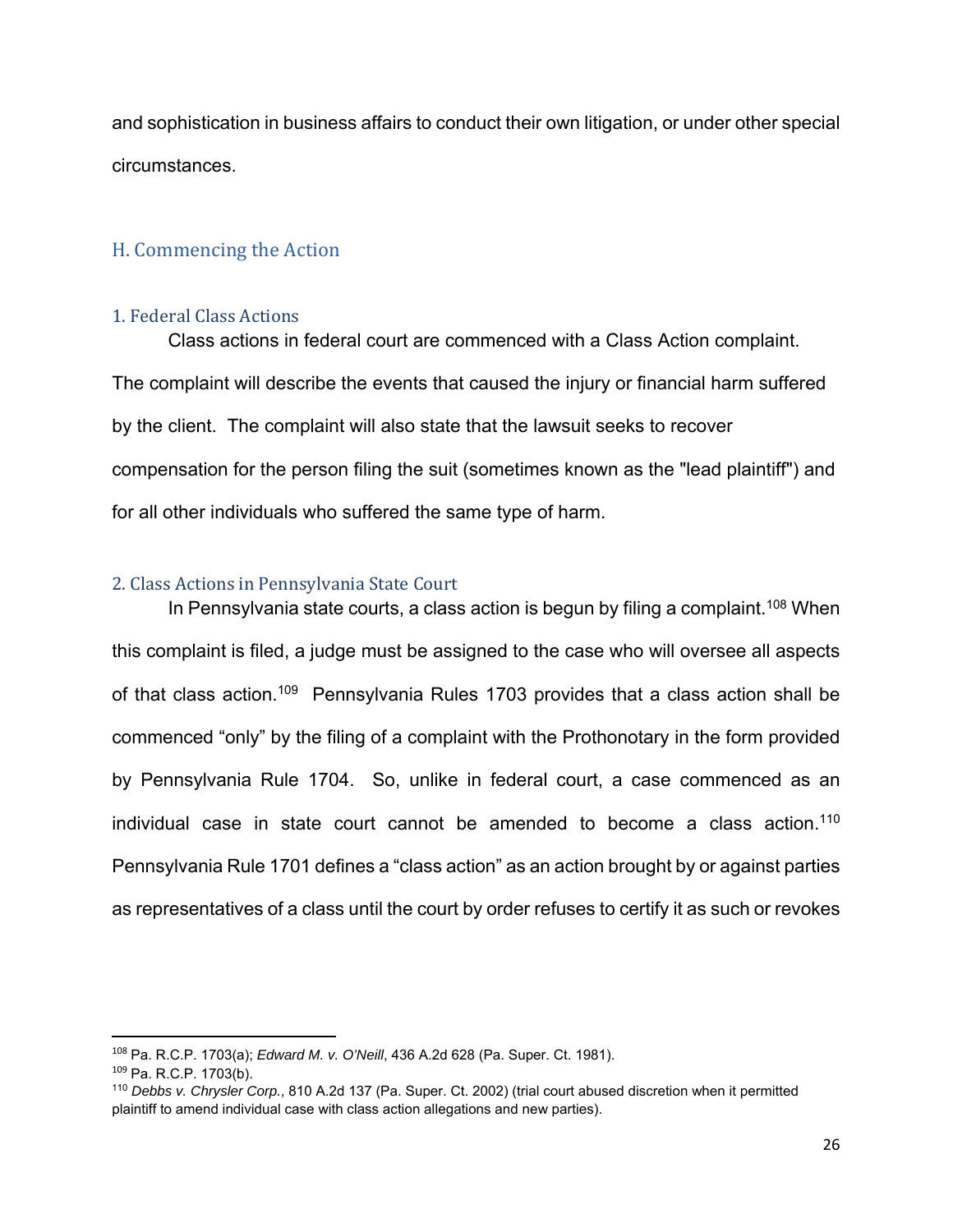a prior certification.<sup>111</sup> This principle is treated similarly in federal court for purposes of settlement.<sup>112</sup>

The complaint must include a caption designating the action as a "Class Action."<sup>113</sup> Under a separate heading entitled "Class Action Allegations," declarations of fact that support the prerequisites above must be averred.<sup>114</sup> Courts have required that all the facts which support the plaintiff's class action be pleaded under this separate heading.<sup>115</sup> Like Federal court, state court claims for equitable, declaratory, and monetary relief that arose out of the same action may be joined in the complaint.<sup>116</sup>

Issues of fact involving the class action allegations are raised in the answer instead of preliminary objections.<sup>117</sup>

## I. Certification Orders for Class Actions and Notice to Class Members

#### 1. Federal Class Actions

<sup>111</sup> Pa.R.C.P. 1701(a). *See Bell v. Beneficial Consumer Discount Company*, 348 A.2d 734 (Pa. 1975) ("class is in the action until properly excluded"); *Braun v. Wal-Mart Stores, Inc.*, 60 Pa. D&C. 4th 13 (C.P. Phila. 2003) (putative class members entitled to protections of Rules of Professional Conduct and defendant not permitted to conduct ex parte interviews with class members).

<sup>112</sup> *See, e.g., Philips v. Allegheny County*, 869 F.2d 234, 237 (3rd Cir. 1989) ("action filed as class action should be treated as if certification has been granted for the purposes of settlement until certification is denied"); *Kahan v. Rosenstiel*. 424 F.2d 161, 169 (3d Cir. 1970) ("suit brought as a class action should be treated as such for purposes of dismissal or compromise, until there is a full determination that the class action is not proper"); *but see* Fed. R. Civ. P. 23(e) (requiring court approval of settlements only where class has been certified).

<sup>113</sup> Pa. R.C.P. 1704(a).

<sup>114</sup> Pa. R.C.P. 1704(b). *See also* Pa. R.C.P. 1028(a).

<sup>115</sup> *Smolsky v. Governor's Office of Admin.* 990 A.2d 173 (Pa.Cmwlth. 2010).

 $116$  Pa. R.C.P. 1704(c). Commonwealth Court permits class action to be utilized to obtain individual property tax rebates that had been denied by the Pennsylvania Department of Revenue. Holds that the criteria to obtain class action status were met by plaintiff. *Muscarella v. Commonwealth*, 39 A.3d 459 (Pa. Cmwlth. 2012). <sup>117</sup> Pa. R.C.P. 1705.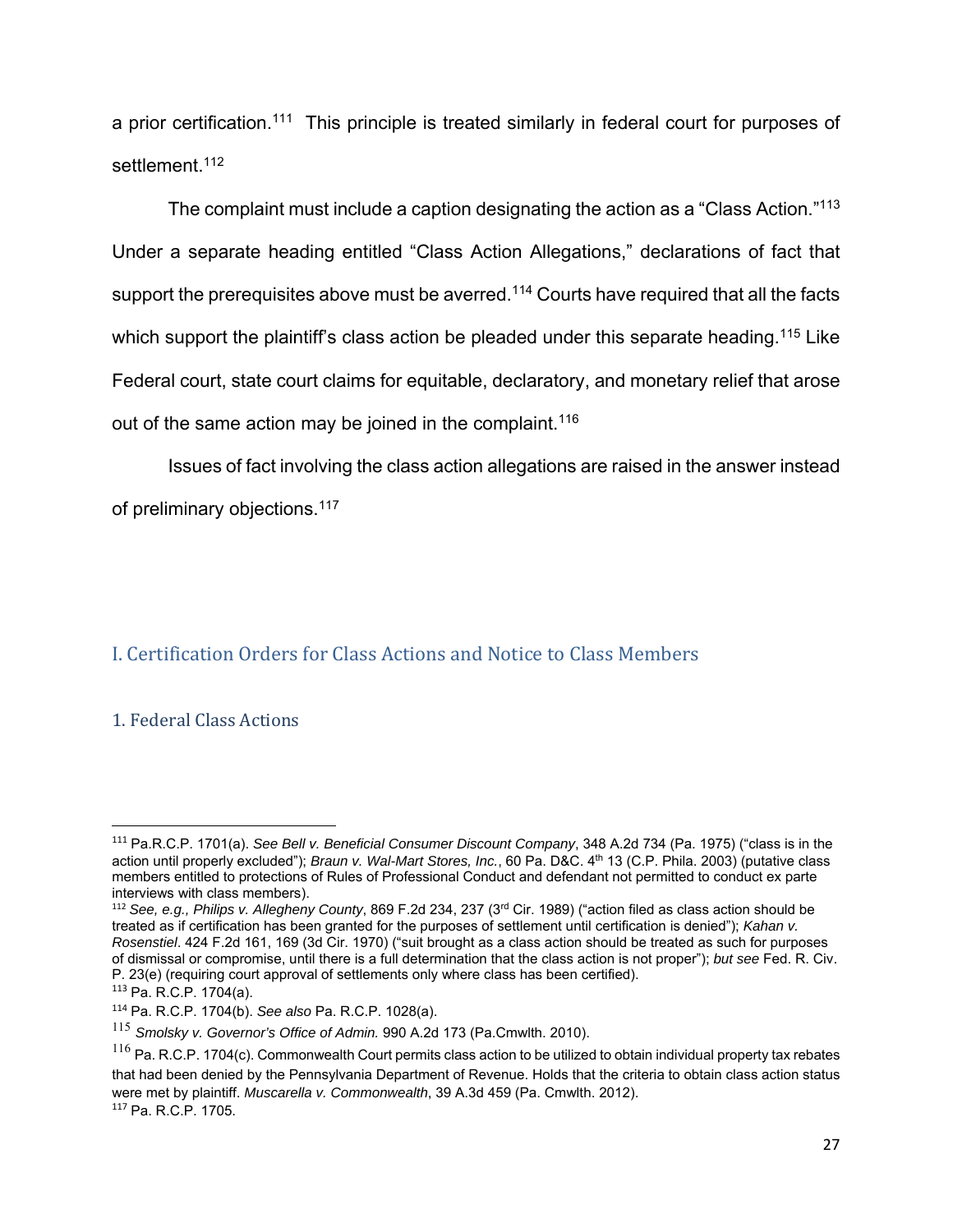#### *a. Notice to class*

The notice requirements in class action suits are described in Rule 23(c)(2). Notice requirements for class actions brought under 23(b)(1) and (2) are flexible and do not require individual notice while individual notice is required in Rule 23(b)(3) suits. Notice of opt-out rights is required in Rule 23(b)(3) cases. The court has discretion under Rule 23(d)(1)(B) to order notice at any time in any Rule 23 lawsuit for the protection of the class members or the fair conduct of the lawsuit.

Rule 23(c)(2)(A) provides that in class actions brought under Rule 23(b)(1) or (b)(2), "the court may direct appropriate notice to the class." Notice is not required either before or after certification, or, indeed, at all.<sup>118</sup> Because there is no right to opt out of a Rule 23(b)(1) or 23(b)(2) class, the need for notice is diminished and should be "exercised with care."<sup>119</sup> Unlike suits brought under Rule 23(b)(3), if notice is required, it need not be individual.<sup>120</sup> This flexible approach acknowledges that the cost of notice may "prove crippling and the benefits may be relatively small."121

#### *b. Burden to show class certification*

The burden of showing each of the elements of class certification is initially on the moving party.122

<sup>118</sup> *Sosna v. Iowa*, 419 U.S. 393, 397 n.4 (1975); *In re Integra Realty Resources Inc.*, 262 F.3d 1089, 1109 (10th Cir. 2001) (whether notice is required within discretion of court).

 $119$  Fed. R. Civ. P. 23(c)(2) advisory committee's notes

<sup>120</sup> *Sims v. Bank of Am. Corp.*, 2008 U.S. Dist. LEXIS 11972, at \*26‐28, 2008 WL 479988, at \*9 (E.D.N.Y. Feb. 19, 2008); *Meachem v. Wing*, 227 F.R.D. 232, 235 (S.D.N.Y. 2005).

<sup>&</sup>lt;sup>121</sup> Federal Judicial Center, Manual for Complex Litigation (Fourth) § 21.311 (2004); Fed. R. Civ. P. 23(c)(2) advisory committee's notes.

<sup>122</sup> *Stirman v. Exxon Corporation*, 280 F.3d 554, 562 (5th Cir. 2002).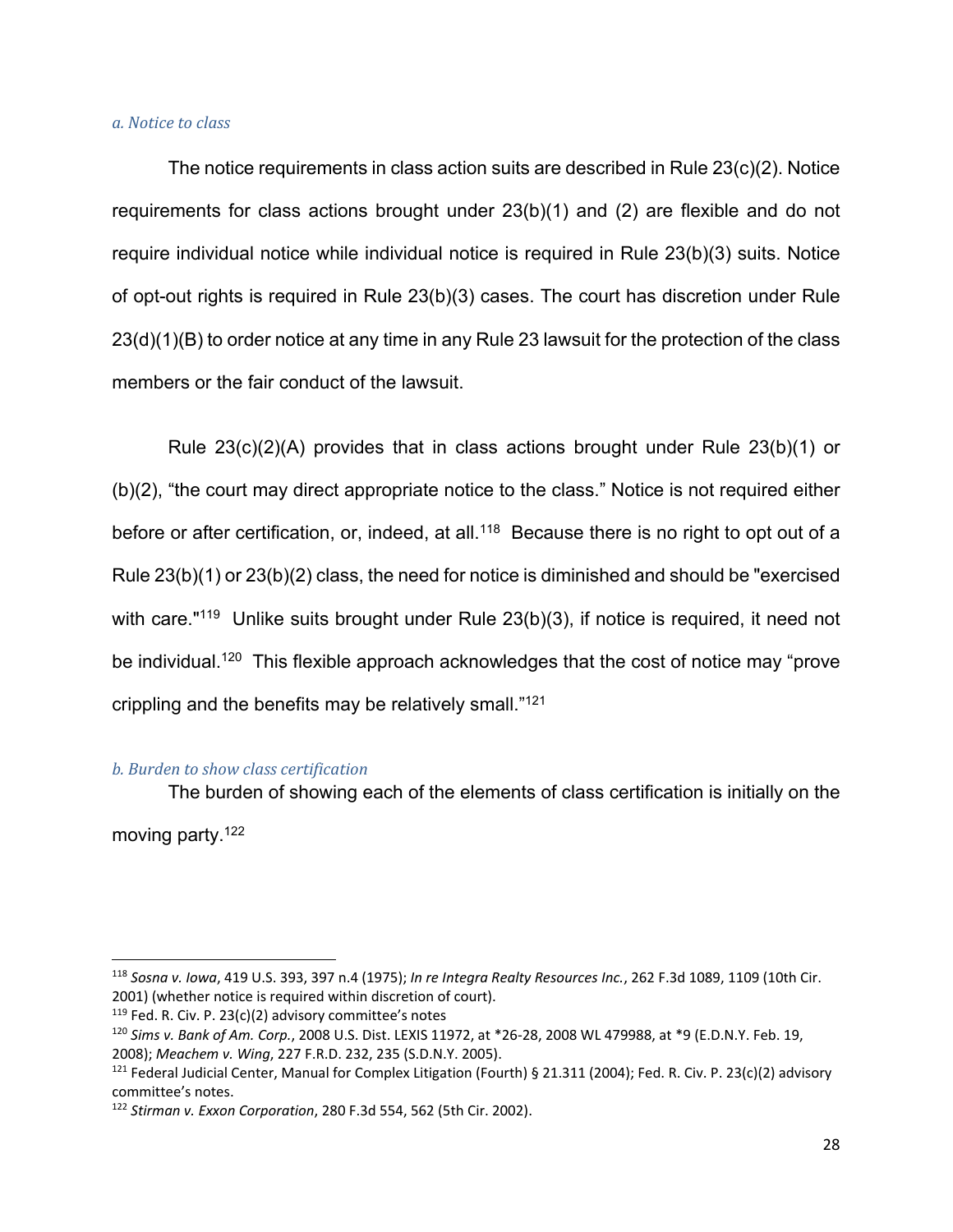#### 2. Class Actions in Pennsylvania State Court

Ordinarily, a court may not address questions of certification until the pleading stage is completed and attacks on the complaint or demurrers to the substance of the claim have already been ruled upon.<sup>123</sup>

In *Baldassari v. Suburban Cable TV Co. Inc.*,<sup>124</sup> the Superior Court stated that, in a class certification hearing, the court's authority is confined to a consideration of the class action allegations, not the merits of the controversy. This is similar to federal procedure, where the legal merits of the controversy would be addressed prior to responsive pleadings in a Rule 12 motion.125

When the court certifies a class action, it must state in its order that every member of the court-defined class is a member unless the member specifically requests to opt out by a specified date.<sup>126</sup> This rule is not absolute because there will be circumstances in which a party may not remove himself. In certain limited circumstances where the court finds the individual claims will be extensive, the court may provide in its order that no person may be a member of the class unless he or she opts into the class.<sup>127</sup>

#### *a. Notice to class*

Pennsylvania Rule 1712 requires notice in all class actions. The Pennsylvania rule provides that in certain circumstances, individual notice is not required. The Pennsylvania rule says general notice may suffice if it is reasonably calculated to inform members of

<sup>123</sup> *Sears v. Corbett*, 49 A.3d 463 (Pa. 2012) ("a court cannot make a class action determination until the close of pleadings"); *Niemic v. Allstate Ins. Co.*, 721 A.2d 807, 810 (Pa. Super. Ct. 1988) ("upon a motion for class action certification the court considers whether a claim may be brought by a class of plaintiffs, whereas at the earlier, preliminary stage, the court must decide whether there exists a valid claim to be brought at all, no matter who the plaintiff").

<sup>&</sup>lt;sup>124</sup> 808 A.2d 184 (Pa. Super Ct. 2002)(citing the Explanatory Note to Pennsylvania Rule 1707). 125 Fed. R. Civ. P. 12.

<sup>126</sup> Pa. R.C.P. 1711(a), (b)(1), (2); *Egenrieder v. Ohio Cas. Group*, 529 A.2d 1118 (Pa. Super. Ct. 1987)( Parties certified as parties to the action may appeal on behalf of those who were excluded from the certification). <sup>127</sup> Pa. R. Civ. P. 1711(b).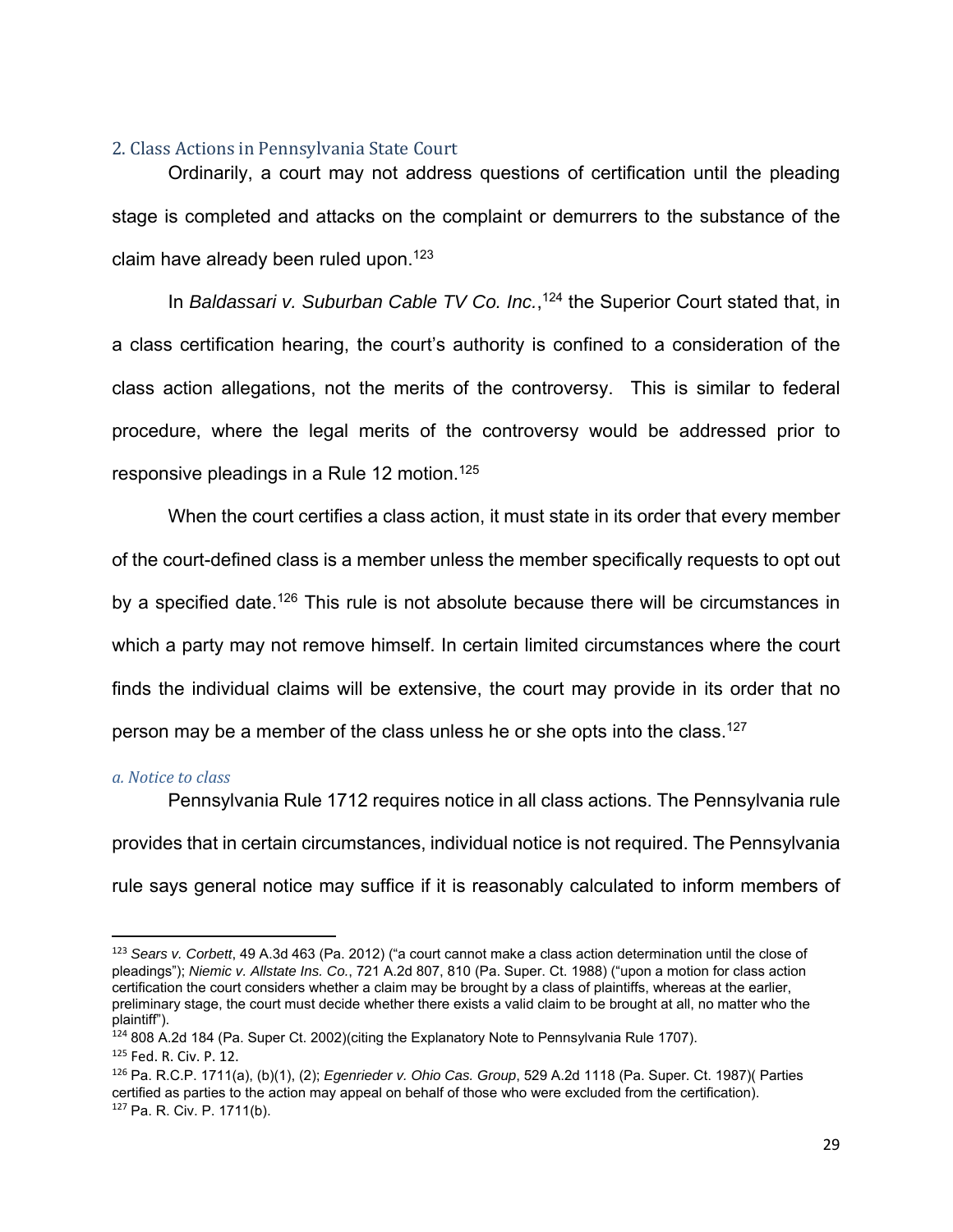the pendency of the action, such as through newspapers, television, radio, or certain interest groups. Further, the Pennsylvania rule allocates to the plaintiff the expense of providing notice, though the defendant may be required to cooperate in order to minimize expense.128 The federal rules are silent as to cost allocation.

To be effective and binding, the notice provided to a class must pass constitutional requirements. In *Wilkes v. Phoenix Home Life Mut. Ins. Co.*,<sup>129</sup> insureds and trustees of an insurance trust brought an action against a life insurance company to recover for misrepresentation, unfair trade practices, and breach of contract. The insurance company claimed that the res judicata effect of an out-of-state class settlement in which plaintiffs were notified of their class membership barred the suit. The Pennsylvania Supreme Court, in reversing a lower court determination that genuine factual issues as to the adequacy of the notice precluded summary judgment on the res judicata question, undertook a broad collateral review and found the notice constitutionally adequate.<sup>130</sup> While acknowledging that inadequate notice is an exception to both res judicata doctrine and the grant of full faith and credit to out-of-state judgments, the court held that the information provided in the notice adequately warned the plaintiffs that they were included in the earlier class action litigation.<sup>131</sup>

 In *Tesauro v. The Quigley Corp.*, the plaintiff's proposal that notice be posted on the defendant's website was denied because potential prejudice to the defendant

<sup>128</sup> Pa. R. Civ. P. 1712.

<sup>129</sup> 902 A.2d 366 (Pa. 2006)

<sup>130</sup> *Id.* at 382-84.

<sup>131</sup> *Id.*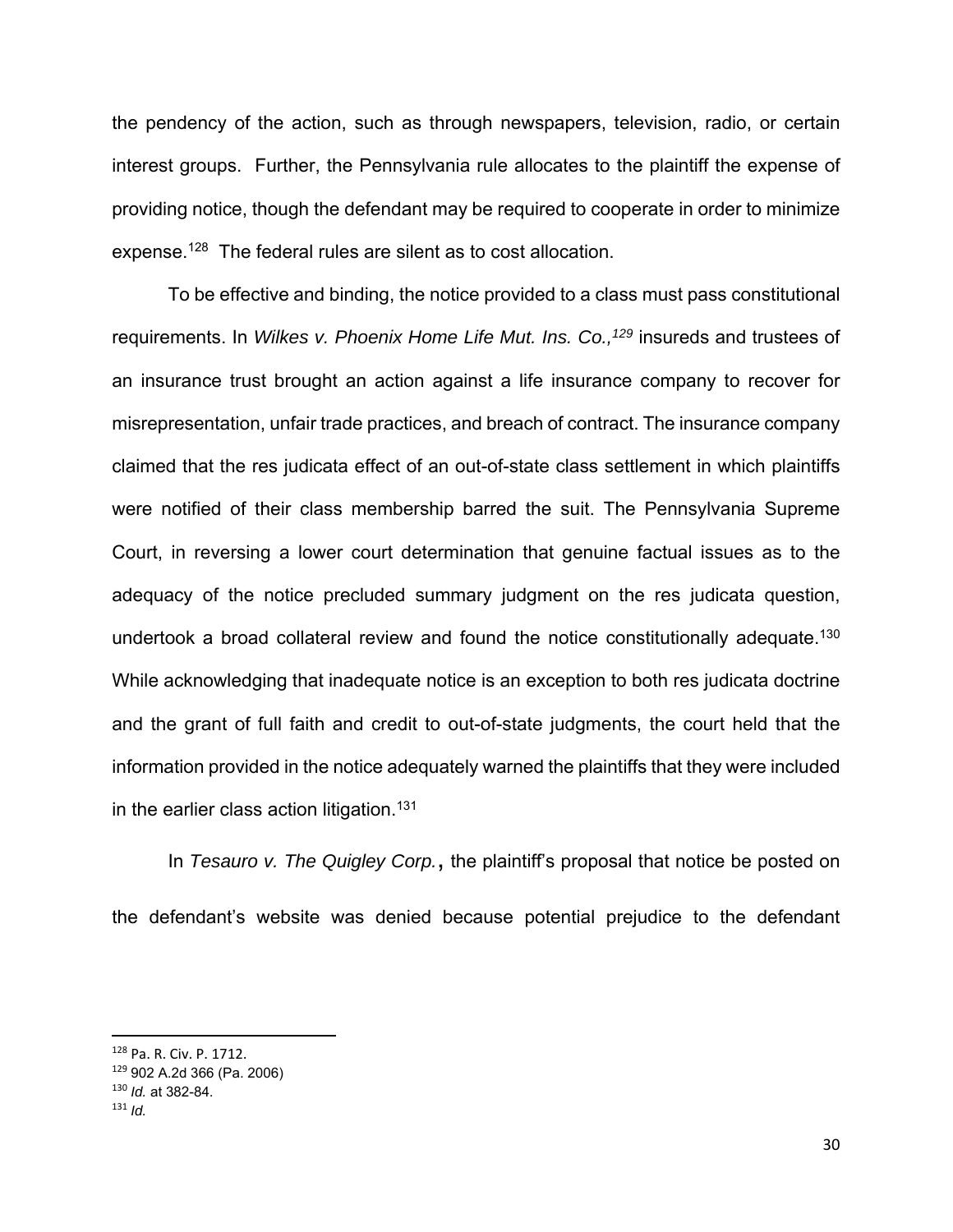outweighed plaintiff's desire to minimize expense of sending notice through the defendant's established methods of communication as provided in Rule 1712(c).<sup>132</sup>

#### *b. Burden to show class certification*

The burden of showing each of the elements of class certification is initially on the moving party.<sup>133</sup> This burden "is not heavy and is thus consistent with the policy that decisions in favor of maintaining a class action should be liberally made."<sup>134</sup> The moving party must present evidence sufficient to make out a prima facie case from which the court can conclude that the class certification requirements are met.<sup>135</sup> Where evidence conflicts, doubt should be resolved in favor of class certification.136 "The prima facie burden of proof standard at the class certification stage is met by a qualitative 'substantial evidence' test."137 "Courts have consistently interpreted the phrase 'substantial evidence' to mean 'more than a mere scintilla,' but evidence 'which a reasonable mind might accept as adequate to support a conclusion.'"138

 The courts in Pennsylvania have stressed that, in deciding a motion for class certification, the merits of the underlying case should not be considered; the hearing is confined to a consideration of the class action allegations and is not concerned with the merits of the controversy or with attacks on the other averments of the complaint.<sup>139</sup> Its only purpose is to decide whether the action shall continue as a class action or as an action with individual parties only; it is designed to decide who shall be the parties to the

<sup>132</sup> *Tesauro v. The Quigley Corporation*, 2002 WL 372947 (C.P. Phila. Jan. 25, 2002).

<sup>133</sup> *Cambanis v. Nationwide Ins. Co.*, 501 A.2d 635 (Pa. Super. Ct. 1985).

<sup>134</sup> *Id.* at 637.

<sup>135</sup> *Debbs v. Chrysler Corp.*, 810 A.2d 137. 153-54 (Pa. Super. Ct. 2002).

<sup>136</sup> *Lewis v. Bayer AG*, 2004 WL 1146692, \*7 (C.P. Phila. Mar. 19, 2004).

<sup>137</sup> *Id.*

<sup>138</sup> *Crepeau v. Rite Aid, Inc.*, 2005 WL 1041395, \*3 (C.P. Phila. May 3, 2005)(*quoting SSEN, Inc. v. Borough of Eddystone*, 810 A. 2d 200, 207 (Pa. Commw. Ct. 2002)).

<sup>139</sup> *Baldassari v. Suburban Cable TV Co.*, 808 A.2d 184 (Pa. Super. Ct. 2002)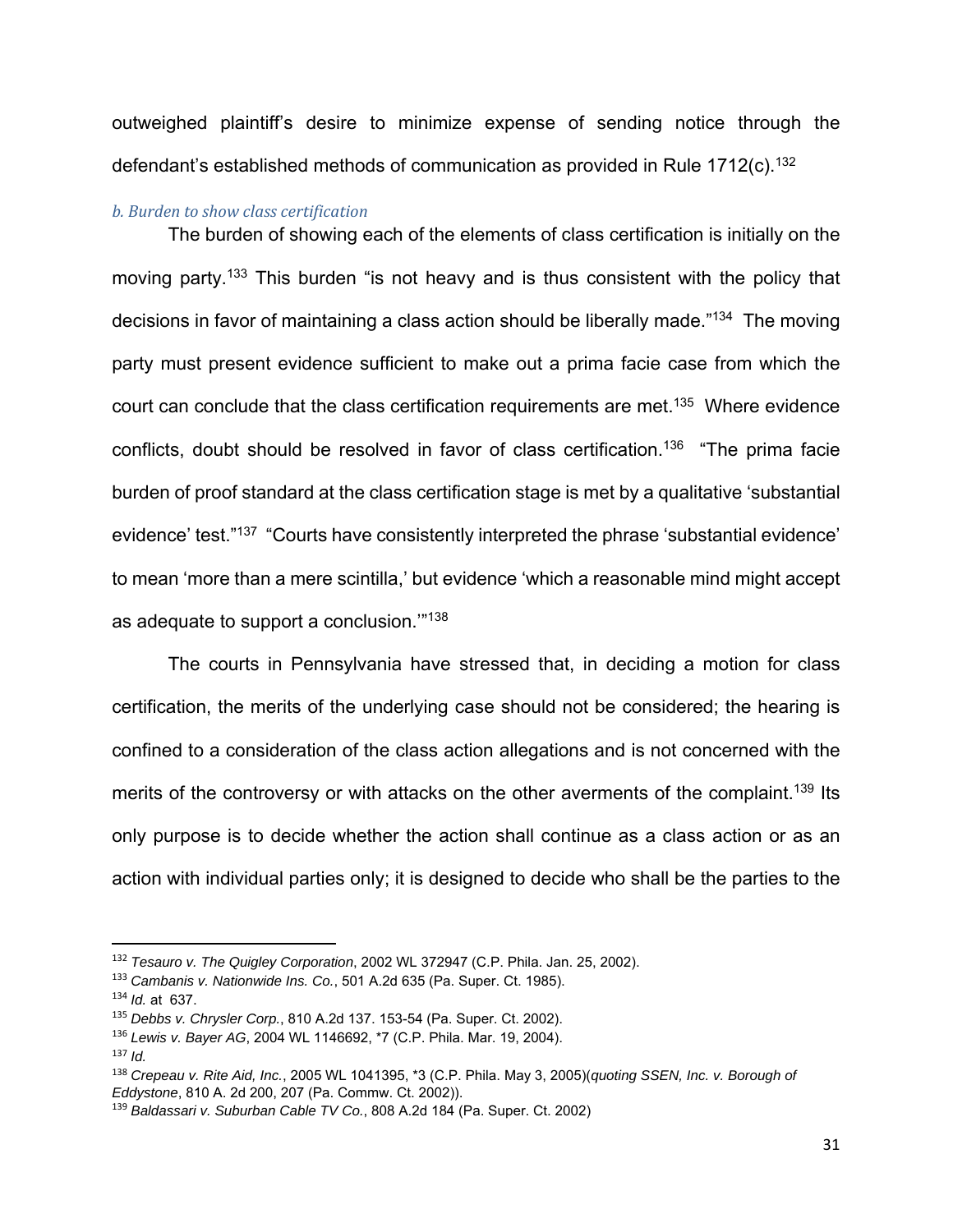action and nothing more.<sup>140</sup> The merits of the action and the right of the plaintiff to recover are to be excluded from consideration.<sup>141</sup> However, "courts may need to examine the elements of the underlying cause of action in order to dispose of class issues properly."142

## J. Conducting the Class Action

## 1. Federal Class Actions

Rule 23(d) gives the court authority to issue orders that determine the course of proceedings or prescribe measures to prevent undue repetition or complication during the presentation of evidence and argument, $143$  require additional notices to class members during the proceedings,  $144$  impose conditions on representative parties or intervenors,  $145$ require pleadings be amended to eliminate allegations about representation of absent persons,<sup>146</sup> or deal with similar procedural matters.<sup>147</sup>

## 2. Class Actions in Pennsylvania State Court

With one exception, Rule 1713 copies Federal Rule 23(d). It omits the Federal provision for an order amending the pleadings. This is unnecessary, since Rule 1033 regulating amendment of the pleadings is already incorporated by reference by Rule 1701(b). In addition to administrative and procedural matters, the court may require

 $140$  *Id.* 

<sup>141</sup> *Id.* at 189-90 (quoting Pa.R.C.P. 1707, Explanatory Comment). *Accord, Cavanaugh v. Allegheny Ludlum Steel Corp.*, 528 A.2d 236 (Pa. Super Ct. 1987); *Braun v. Wal-Mart Stores, Inc.*, 78 Pa. D. & C. 4th 359 (C.P. Phila. 2005) (credibility may not be the focus of a certification decision, and it would not be proper to deny certification even if court concluded that the plaintiffs had not proven their case to the satisfaction of the court sitting as if conducting a non-jury trial).

<sup>142</sup> *Debbs v. Chrysler Corp.*, 810 A.2d at 154.

 $143$  Fed. R. Civ. P. 23(d)(1)(A).

<sup>144</sup> Fed. R. Civ. P. 23(d)(1)(B).

 $145$  Fed. R. Civ. P. 23(d)(1)(C).

<sup>146</sup> Fed. R. Civ. P. 23(d)(1)(D).

 $147$  Fed. R. Civ. P. 23(d)(1)(E).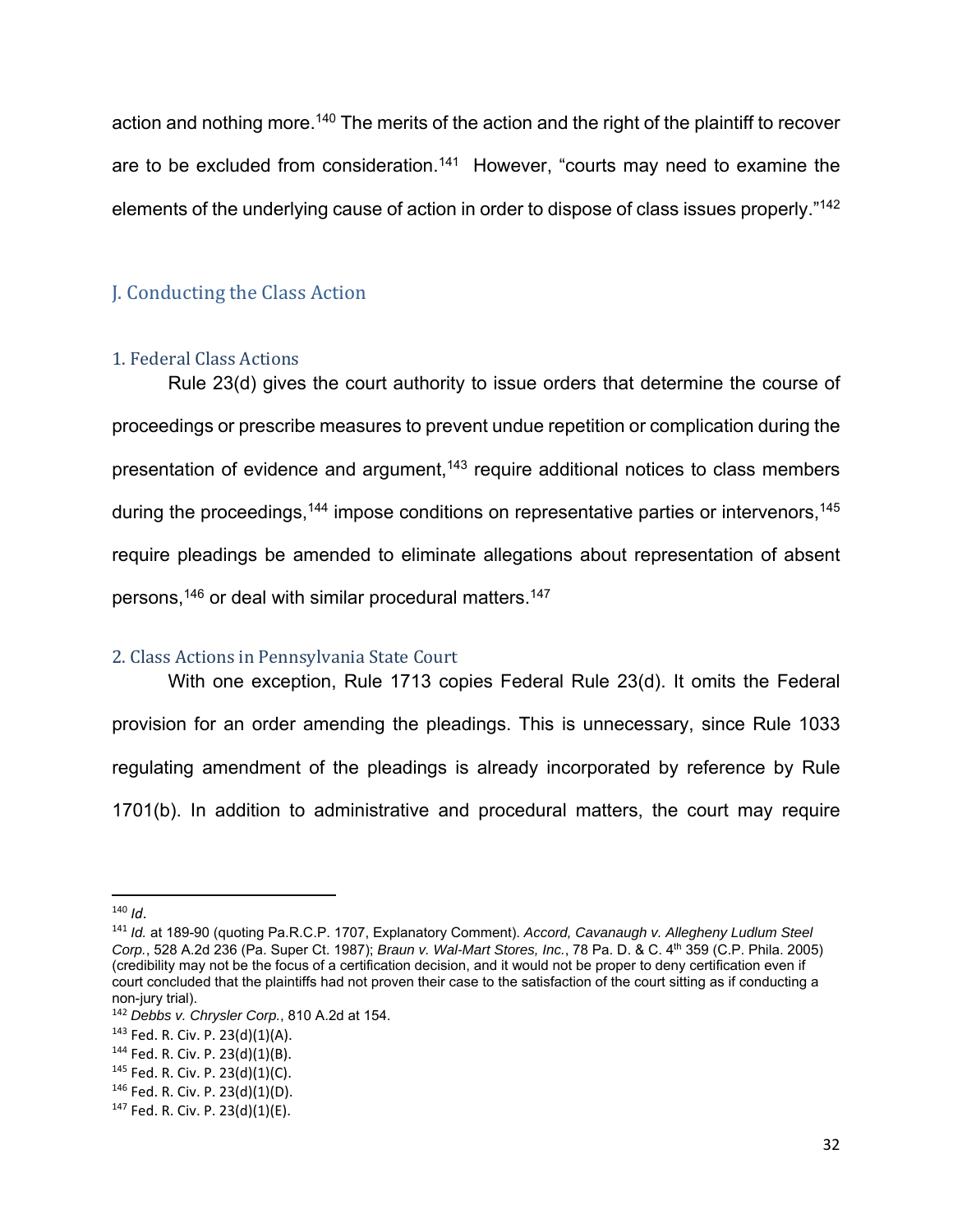additional notices to some or all of the members of (1) steps in the action, or (2) the proposed extent of the judgment, or (3) an opportunity to signify whether they consider the representation fair and adequate.<sup>148</sup> The court may also permit intervention. As to these interlocutory notices the rule specifically provides, as does Federal Rule 23(d), that the notice need be given only to some and not to all members of the class.<sup>149</sup>

## K. Resolution: Settlement, Voluntary Dismissal, or Compromise in a Class Action

#### 1. Federal Class Actions

Rule 23(e) requires that parties obtain court approval for voluntary dismissal or compromise and that proposals to settle the case be sent to the entire class for approval. Because class actions are vulnerable to conflicts of interest for the attorneys representing the class or the class representatives (i.e. their interests versus the interest of the class), the rule imposes obligations on the court and the parties seeking to settle the case. The rule requires court approval of resolutions only when the class has been certified.<sup>150</sup>

Attorney's fees are allowed under Rule 23.<sup>151</sup> However the actual mechanism for awarding of fees is not addressed in the Rules. Instead, the amount of attorney's fees are addressed under the Class Action Fairness Act.152

#### 2. Class Actions in Pennsylvania State Court

<sup>148</sup> Pa. R. Civ. P. 1713.

<sup>149</sup> *Id*. at (a)(2).

<sup>150</sup> Fed. R. Civ. P. 23(e)(1)(A).

<sup>151</sup> Fed. R. Civ. P. 23(h).

<sup>152</sup> 28 U.S.C. § 1712 (limiting fee awards in coupon settlements).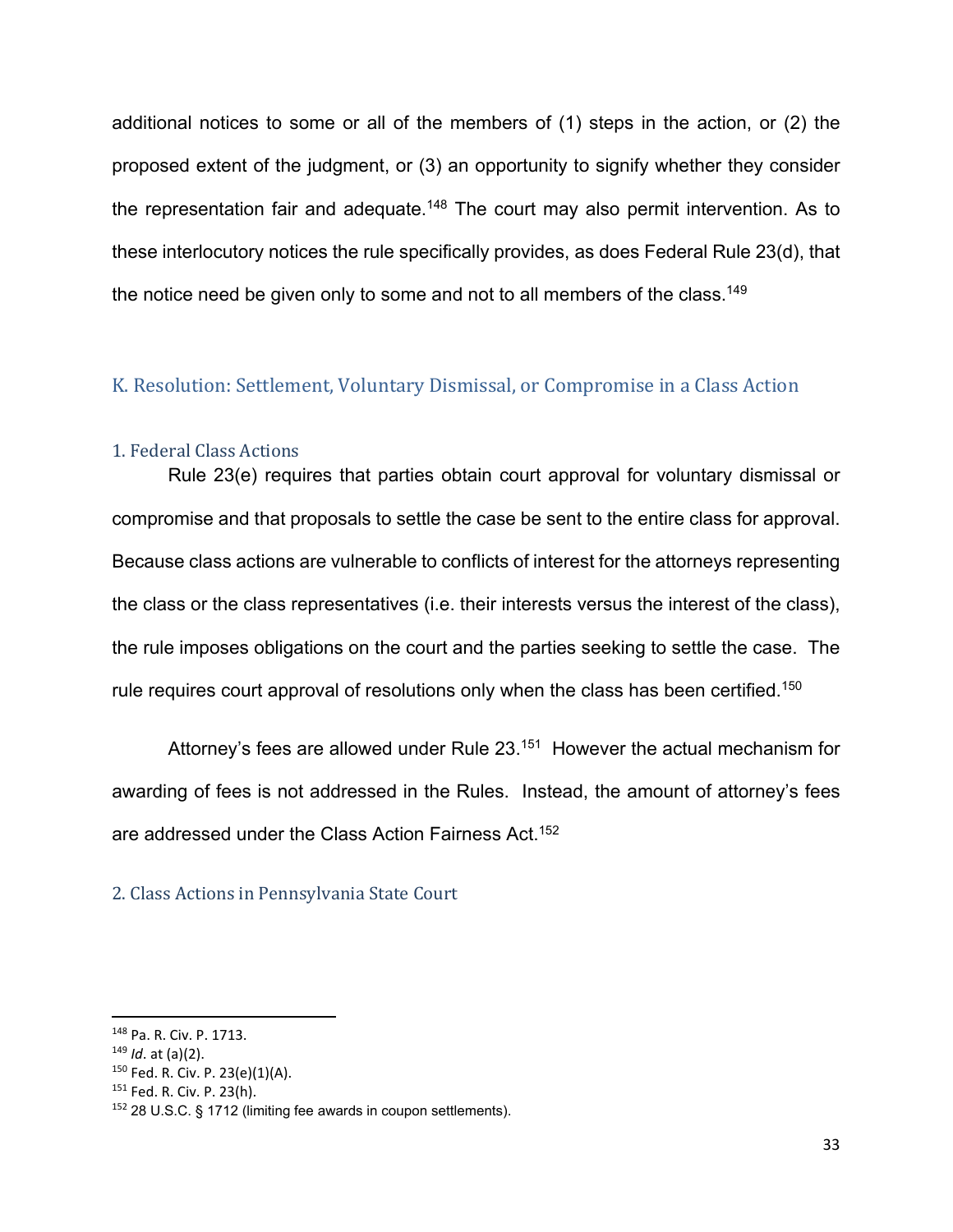Pennsylvania Rule 1714 provides in subsection (a) that no class action shall be compromised, settled, or discontinued without the approval of the court after hearing. It provides that prior to certification the representative party may discontinue the action with court approval without notice to the members of the class if the court finds that the discontinuance will not prejudice the members of the class.

Pennsylvania law requires that a class action may not be settled without a hearing and court approval.<sup>153</sup> Class action settlements are not required to benefit all class members equally.<sup>154</sup> The applicable standard for approving a class action settlement is the analysis established by the Pennsylvania Supreme Court in *Dauphin Deposit Bank*  and Trust Co. v. Hess.<sup>155</sup> Seven factors are considered to determine whether a class action settlement should be approved:

(1) the risks of establishing liability and damages;

(2) the range of reasonableness of the settlement in light of the best possible recovery;

(3) the range of reasonableness of the settlement in light of all the attendant risks of litigation;

- (4) the complexity, expense, and likely duration of the litigation;
- (5) the state of the proceedings and the amount of discovery completed;
- (6) the recommendations of competent counsel; and
- (7) the reaction of the class to the settlement.<sup>156</sup>

<sup>153</sup> Pa. R. Civ. P. 1714(a).

<sup>154</sup> *Gregg v. Independence Blue Cross*, 2004 WL 869063, \*47 (Pa. Com. Pl. Apr. 22, 2004).

<sup>155</sup> 727 A.2d 1076, 1079-80 (Pa. 1999).

<sup>156</sup> *Id.* at 1079-80.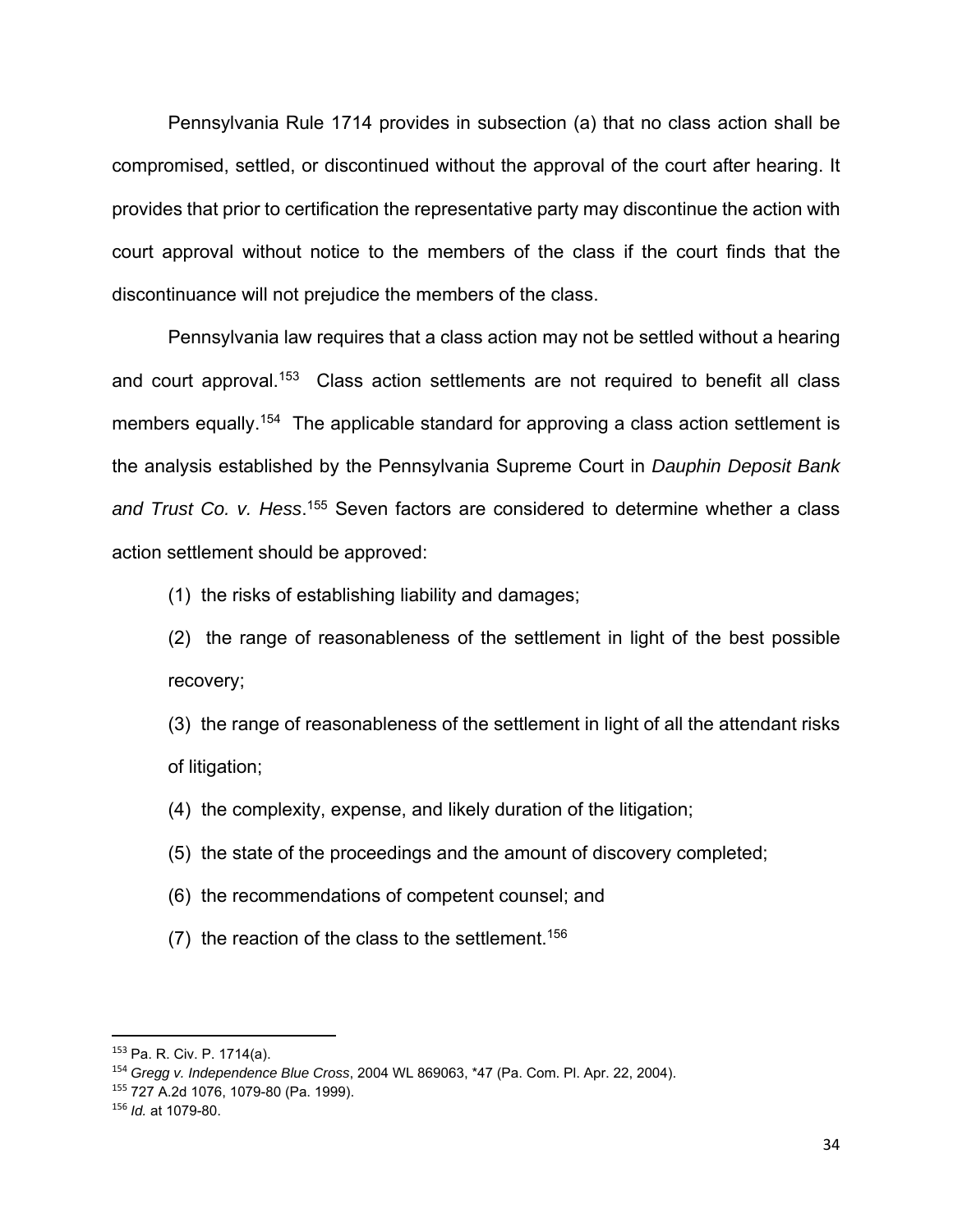Pennsylvania Rule 1714(b) allows that a class action may be discontinued without notice, prior to certification, if the court finds that the discontinuance will not prejudice the members of the class. Such discontinuance must be preceded by a hearing and factual findings that discontinuance prior to certification would not prejudice members of the class.157

 Pennsylvania Rule 1714(d) provides that courts may approve class action settlements that do not create residual funds. Pennsylvania Rule 1716 addresses residual funds in class actions. Pennsylvania Rule 1716(a) provides that any order entering a judgment or approving the settlement or compromise of a class action must provide for the disbursement of residual funds. Pennsylvania Rule 1716(b) states that "not less than fifty percent (50%) of residual funds in a given class action shall be disbursed to the Pennsylvania Interest on Lawyers Trust Account Board." Further, the remaining funds may be disbursed "to the Pennsylvania Interest on Lawyers Trust Account Board, or to another entity for purposes that have a direct or indirect relationship to the objectives of the underlying class action, or which otherwise promote the substantive or procedural interests of the members of the class."<sup>158</sup>

Pennsylvania Rule 1717 provides the criteria to be applied by the court in determining the amount of attorneys' fees. The non-exclusive list of factors in the Pennsylvania Rule includes the time and effort reasonably expended, the quality of the services, the results achieved and benefits conferred upon the class or the public, the magnitude, complexity, and uniqueness of the litigation, and whether the receipt of a fee was contingent on success.

<sup>157</sup> *Silver Spring Tp. v. Pennsy Supply, Inc.*, 613 A.2d 108 (Pa. Commw. Ct. 1992). <sup>158</sup> Pa.R.C.P. 1716(b).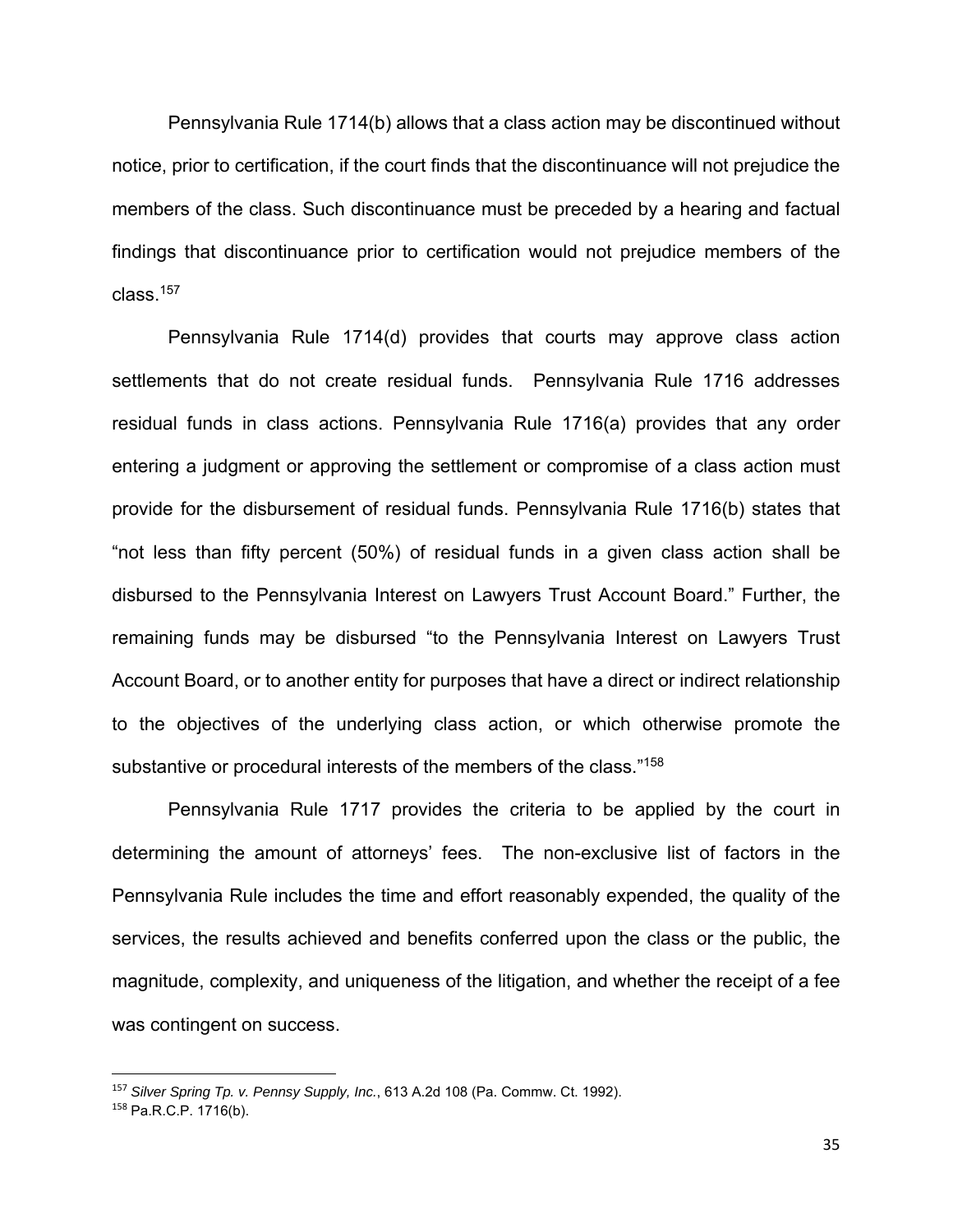Pennsylvania Courts are "permitted to award a reasonable fee pursuant to a lodestar, a percentage of the common fund, or, if necessary, a hybrid approach."<sup>159</sup> A court may apply a "contingency enhancement, *i.e.*, a multiplier," to the lodestar calculation but "only if the lodestar does not reflect counsel's contingent risk."<sup>160</sup>

 A settlement in a class action lawsuit is entitled to the initial presumption that it is fair.<sup>161</sup> The factors required to establish this presumption are:

(1) That the settlement has been arrived at by arm's-length bargaining;

(2) That sufficient discovery has been taken or investigation completed to enable counsel and the court to act intelligently;

(3) That the proponents of the settlement are counsel experienced in similar litigation; and

(4) That the number of objectors or interests they represent is not large when compared to the class as a whole.<sup>162</sup>

In the absence of a binding Pennsylvania rule or case law, the *Milkman* court adopted the

procedure used for proposed settlement in federal class action suits.163

An order disapproving a class settlement is immediately appealable under the

"collateral order" doctrine.164 However, an order granting preliminary approval of a class

<sup>159</sup> *Braun v. Wal-Mart Stores, Inc.*, 24 A.3d 875, 979 (Pa. Super. Ct. 2011), *aff'd on other grounds*, 106 A.3d 656 (Pa. 2015), *petitions for cert. docketed*, (U.S. Mar. 17, 2015) (Nos. 14-1123, 14-1124).

<sup>&</sup>lt;sup>160</sup> *Id*. (reversing trial court's award of 3.7 multiplier on lodestar amount based on finding that hourly rates of plaintiffs' attorneys reflected contingency risk and remanding for re-calculation of fees).

<sup>161</sup> *Gregg v. Independence Blue Cross*, 2004 WL 869063, \*31 (C.P. Phila. Apr. 22, 2004).

<sup>162</sup> *Milkman v. American Travelers Life Insurance Co.*, 2002 WL 778272, \*5 (C.P. Phila. Apr. 1, 2002) (citing Herbert B. Newberg and Alba Conte, 2 Newberg on Class Actions § 11.41 (3d ed. 1992)).

<sup>163</sup> *Milkman v. American Travelers Life Insurance Company*, 2001 WL 1807376 (C.P. Phila. Nov. 26, 2001) (adopting two-step process for approval of class action settlements set forth in Manual for Complex Litigation, Third, § 30.41 at 237).

<sup>164</sup> *See, e.g., Treasurer of State of Conn. V. Ballard Spahr Andrews & Ingersoll LLP*, 866 A.2d 479, 483-84 (Pa.

Commw. Ct. 2005); *Buchanan v. Century Fed. Sav's & Loan Ass'n*, 393 A.2d 704 (Pa. Super Ct. 1978).